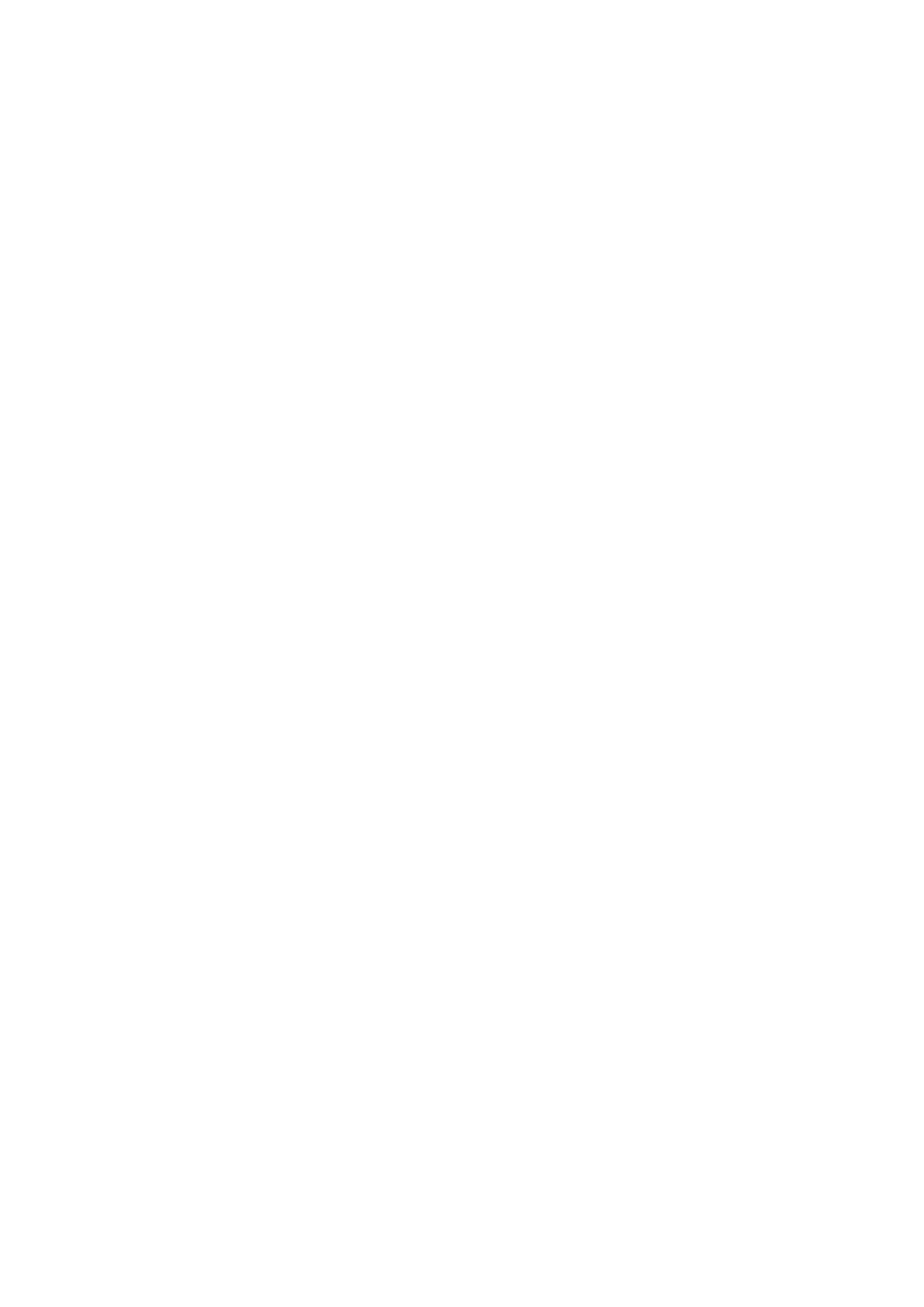جست*ارهای سیاسی معاصر*، پژوهشگاه علوم انسانی و مطالعات فرهنگی فصلنامهٔ علمی (مقالهٔ علمی ــ پژوهشی)، سال ۱۲، شمارهٔ ۲، تابستان ۱۴۰۰، ۳ ـ ۲۲

# روابط هند و آمریکا در برابر چین بعد از حادثهٔ ۱۱ بستامبر

محمدرضا حاتمي\*

### حكىدە

بعد از فرویاشی اتحاد جماهیر شوروی و پایان جنگ سرد نظام دوقطبی درجهان فروریخت و روابط بين الملـل دچـار تغييـر و دگرگـوني گديـد. بـه دنبـال فروياشــي نظـام دوقطبـي، .<br>قدرتهای جدیدی در مناطق مختلف جهان سر بر آوردند که می توانســتند در منــاطق خــود حضور و نفوذ آمریکا را به چالش بکشند. یکی از این مناطق شرق آسیا بود که چین بعــد از فرویاشی نظام دوقطبی، در این منطقه رشد بالایی داشته است. نگرانی مشترک غرب و هنــد از قدرت روز افزون چین در دریای چین جنوبی و گسترش نظامی این کشــور در تقابــل بــا روابط رو به گسترش روسیه و چین میباشد که این مسئله دهلـی را در مـورد ارتقــا ســطح روابط با روسیه مردد می نماید. مسئله دیگر مسئله افغانستان می باشد که غرب بــه شــدت در برابر نفوذ پاکستان و چین در این کشور خواهان رشد تعـاملات هندوسـتان بـا افغانسـتان و کمک دهلی برای توسعه و تثبیت امنیتی و اقتصادی این کشور می باشند.

به دنبال رشد اقتصادي چين، امريكا وادار به يي ريزي استراتژيهايي چــون پيمــانهــاي دوجانبه امنیتی-سیاسی با کشورهای قدرتمنـد منطقـهای چــون هنـد در آسـیا شــده اســت. تعاملات میان هند و غرب به رهبری ایالات متحده و تبدیل رابطه دهلی-واشگنتن بــه یـک رابطه راهبردی مهم در تعاملات سیاسی امنیتی حـوزه اقیـانوس هنـد و جنـوب آسـیا یـک واقعیت مهم سیاست بین|لملل تلقی میشود که میتواند پیامدهای بسیار بزرگــی بــر موازنــه قوا در جنوب و شرق آسیا داشته باشد. سوالی که در این مقاله مطرح میشود این است ک رویکرد آمریکا در قبال چین در منطقه آسیا –پاسفیک چگونه خواهد بود؟ فرضیه ارائه شــده

\* دانشيار دانشگاه ييام نور، Hatami5 @yahoo.com

تاريخ دريافت: ١۴٠٠/٠٣/٠٧، تاريخ پذيرش: ١۴٠٠/٠٣/١٩

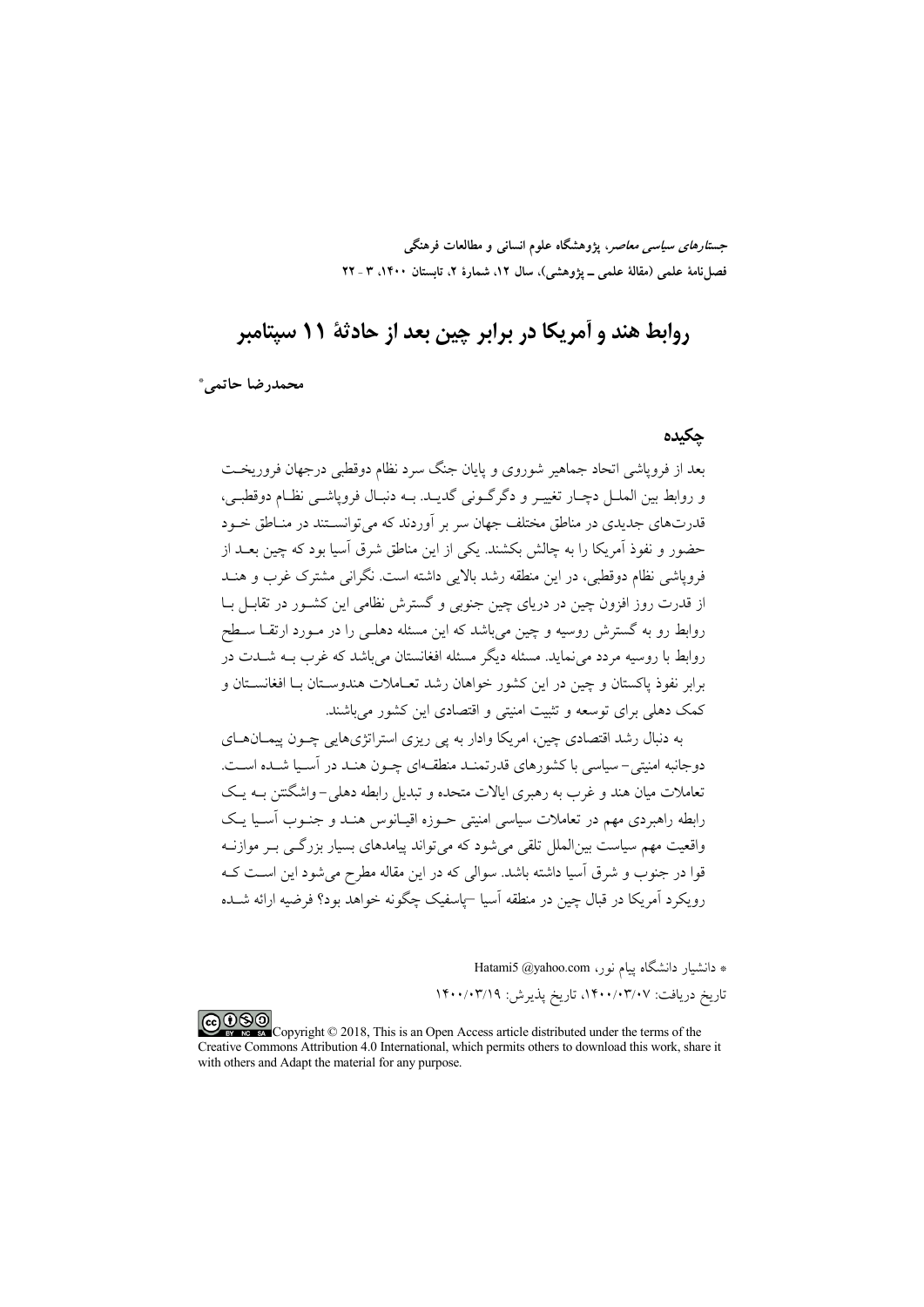این است که سیاست خارجی آمریکا بیانگران است که بـرای مهـار چـین و حفـظ هژمـونی منطقهای خود مبادرت به پیمانهای دوجانبه با قدرتهای مطقه ای مانند اتحاد بـا هنـد کـه از کشورهای قدرتمند منطقه آسیا است مبادرت می ورزد. **کلیدواژهها:** هند، آمریکا، تئوری اتحادها، یازده سپتامبر، شرق آسیا.

١. مقدمه

نگرانی های رایج در مورد چـین و رشـد قاطعانــه در اَسـیا، مشــارکت بــا ایــالات متحــده را پیش می برد، و هند مهمترین شریک بلند مدت تجاری آمریکا می باشـد، و ایــن اســتراتژی از طریق تئوری اتحادها قابل درک می باشد،، ایالات متحده به دنبال یک بــازی خــارج از خانــه در آسـبا بـرای حضـور و نفـوذ بیشـتر در قـاره آسـبا در برابـر قـدرت نوظهـوری چـون چین می باشد و بر این مبنا آمریکا راه جلوگیری از افزایش قدرتچین را اتحاد و مشــارکت بــا قدرتهاى بيشتر مى داند (Chaulia,2002: 7-9).

دهلی نو در وضعیت فعلی بــه ســوی همکــاری هــو چــه نزدیــکتــو بــا ایــالات متحــده گام برمی دارد. که علت عمده آن، برقراری موازنــه در قبــال چــین در آسیاسـت حرکــت بــه سمت سیاست ائتلاف می باشد. از دههٔ ۱۹۹۰، هند همواره سعی کرد تـا خــود را بــه عنــوان قدرت مسلط در جنوب اّسیا بنمایاند و روابط خود را با همســایگان کوچــکتــرش مجــدداً برقرار سازد و اختلافات فیمایین را حل کند (توحیدی، ۱۳۸۶: ۱۸).

متحد شدن هند و آمریکا زمینه مقابله با پاکستان را فراهم میکند مـیتـوان گفـت هـدف اصلي آمريکا با هند نيز تبديل هند به قدرت نظامي منطــقهــاي و تــلاش بــراي مهــار چــين متحد پاکستان، می باشد (شفیعی، ۲:۱۳۸۷)

بنابراین می توان گفت هند به دلیل وسعت سرزمینی و به دلیل تسلطش بر اقیـانوس هنـد (Indian Ocean) دارای اهمیت ژئــویلتیکی مــی;باشــد ونقــش اســتراتژیکی در مســائل امنیتــی آسیا دارد، و در سیاست آمریکا جایگاه خاصی دارد (شفیعی، ۱۳۸۵: ۲۹). ایـالات متحـده از هند در تأمين امنيت منطقه هند و اقيانوس هند حمايت مي كند هر چنــد چــالش امنيتــي بــين ایالات متحده و هند وجود دارد اما سیاست خارجی آمریکا نسبت به هند به عنوان گزینــهای برای ایفا نقش جهانی نگاه می کند و به عنـوان یـک شـریک اسـتراتژیک حمایـت مـی کنـد (Rouhani, 2020: 1)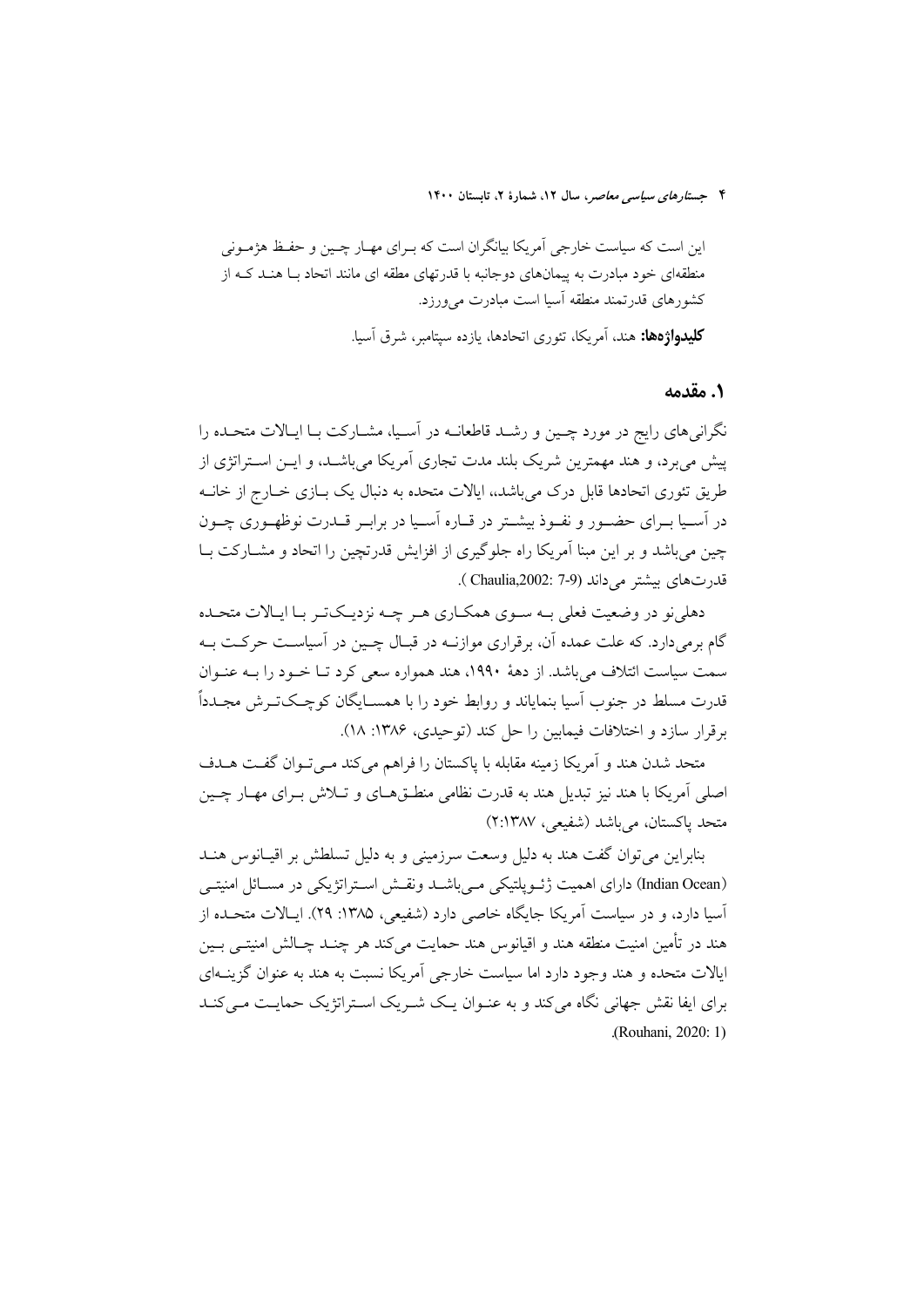در این راستا آمریکا با توسل به ظرفیتهای خـو د و بـا اهــداف امیریالیســتی بــه دنبـال محاصره و مهار چین در منطقه شرق آسیا میباشد آمریکا بـرای دنبـال کـردن ایجـاد فضـای حیاتی و افزایش حضور نظامی در روند معـادلات نظـامی –امنیتــی آسـیا و اقیـانوس آرام و همچنین مهـار کـردن چـین بـه عنـوان یـک بـازیگر رقیـب در معـادلات منطقـهای اسـت. (MearShaimer,2010: 381-388) بر همین اساس برای رسیدن به اهدافش راهب د اتحادهای دوجانبه از جمله اتحاد با هند به عنوان کشور قدرتمند در منطقـه را در پـیش گرفتـه اسـت. هرچند بعد از حادثه ۱۱ سپتامبر، آمریکا ناچار به همکاری با چـین بــرای حفـظ هژمــونی و مدیریت خود می باشد (شاهنده،۱۳۷۵: ۱۸۳). این مقاله بر اساس روش توصیفی و تحلیلــی و ابزار **کتابخانهای –اسنادی** می باشد.

نگارنده، در این مقاله، به بیان چگونگی اتحاد و همکاری دوجانبه آمریکا و هند و این ک چگونه این اتحاد می تواند قدرت آمریکا در منطقــه شــرق آســیا را حفــظ کنــد مــی پردازنــد. نگارندگان، در راستای تشریح رابطه هند و اَمریکا در برابر چین، از چارچوب تئــوری اتحــاد و ائتلافها استفاده می کنند؛ که در زیر به عنوان چارچوب مفهومی توضیح داده می شود.

## ٢. ڇهارچوب مفهومي

پرسش در مورد علت همگرایی و اتحاد کشـورها در سیاسـت خــارجی یکــی از مهــمتـرین يرسشها در عرصه٥ً مطالعات سياست خارجي و روابط بين|لملل محسوب مي شود، از ايــن منظر بسیاری از مطالعات نظری در روابط بین|لملل بر مبنای تلاش برای فهم این نکته اسـت که چرا و چگونه برخی از دولتها با یکدیگر تشکیل اتحاد مے دهنـد. بـا وجـود گسـتره ً مطالعات گوناگون، در پارادایمهای رقیب در روابط بین|لملل بنظر می رسد بیشتر نظریــههــای روابط بین|لملل با وجود تعـارض هـای فـراوان، در ایــن نکتـه کــه اتحادهــا در واکــنش بــه تهديدات شكل مي گيرنـد، اتفـاق نظـر وجـود دارنـد. تفـاوت اصـلى آنهـا در داخلـي يـا خارجي بودن منشاء تهديدات است. رويكرد اتحادها به واسطهتَ توجه بــه كــاربرد مفــاهيمي چون قدرت، تهدید و دولت بر مبنای آموزههای واقعیگرا در روابط بینالملل مبتنـی اسـت، استدلال مبي كنــد كــه ماهيــت قطبــي و أنارشــيك نظــام بــين|لملــل ايجــاد اتحادهــا را اجتنابناپذیر می سازد. در این راستا (مارتین وایت) تسریع میکند: کـارکرد اتحادهـا تحکـیم امنیت متحدان و ارتقاء منافع آنان در جهان بیـرون اسـت (Walt,1978:12). کــار در حــوزه ُ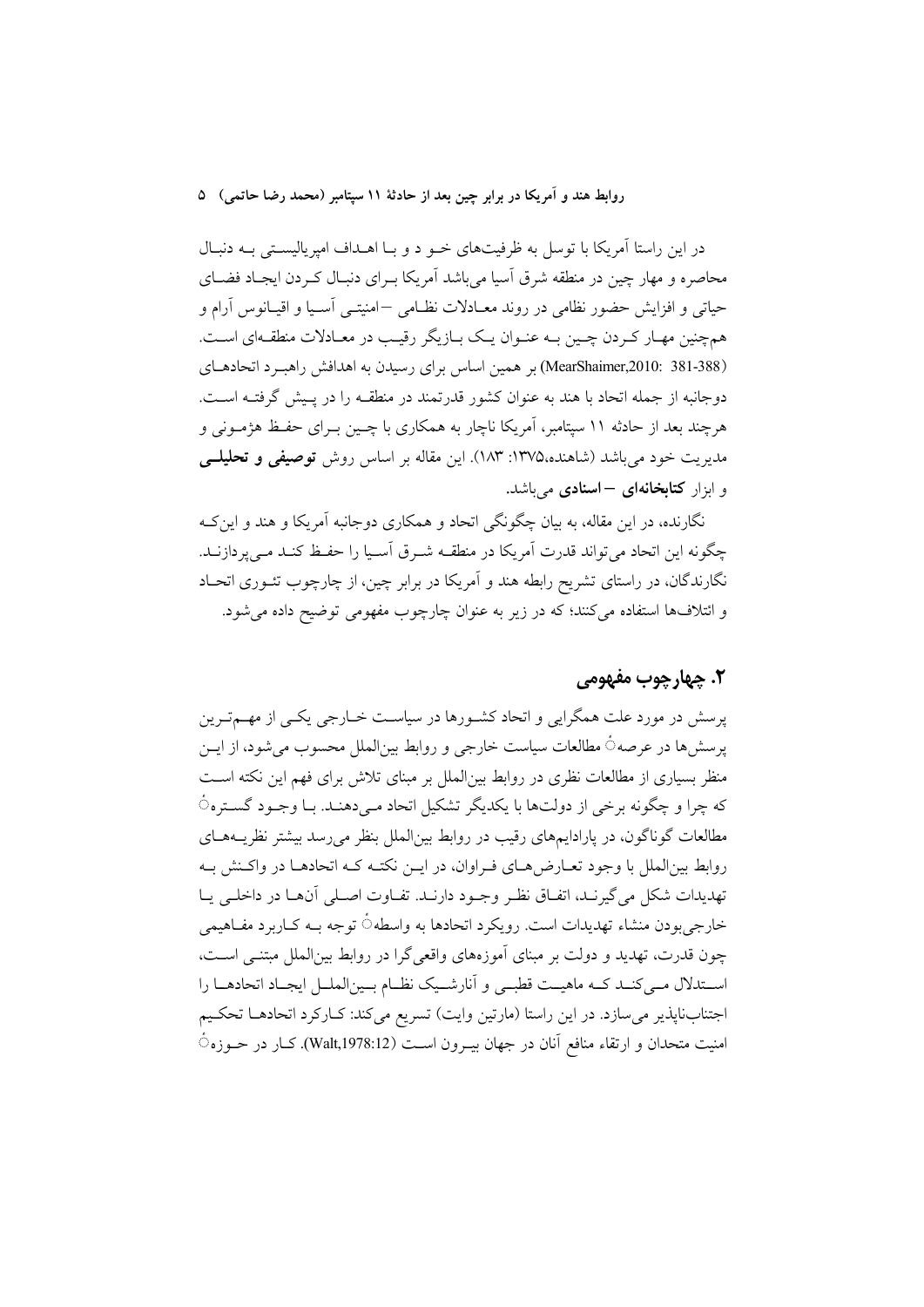اتحادها برای اولین بار توسط جورج لیسکا انجام شد. وی بر ارتباط سـنتی الگوهـای اتحـاد در نظام بین|لملـل معاصـر تأکیـد کـرد و معتقـد بـود کــه بــه طـور مثبــت، دولــتهــا وارد اتحاد می شوند، بـرای اینکـه بـا یکـدیگر در جهـت تکمیـل قابلیـتهایشـان پـیش برونـد (Liska,1962:19). "ليسكا" معتقد است: سخن گفتن از روابط بـينالملــل بــدون مراجعــه بــه اتحادهــا غيــر ممكــن اســت"(8 :Bergsmann,1991) بــه بيــان ديگــر در تعريــف اتحــاد میتوان گفت یک توافق سریع در میان کشورها در حوزهٔ امنیت ملی است که در آن شــرکا وعده کمکهای متقابل در سهم قابل توجهی از منابع در مـورد یـک احتمـال خـاص را کـه نامشخص است می دهنـد، همچنـین در راسـتای شـکل گیـری تهدیـدات دولـتهـا بیشـتر بههم می پیوندند و تلاش میکنندکشورهای دیگر را با خود متحـد کننـد. والـت بـر خـلاف نظریه توازن قدرت سنتی بیان می کند که کشورهایی که به سمت اتحاد مـبی رونــد بــه منظــور تعادل تهديد است و بر اساس مصلحت اين اتحادها شكل مي گيرند. (Waltz,1987:26). قـوام نیز در "کتاب اصول سیاست خارجی و سیاست بسین(لملس)" استراتژی اتحـاد و ائــتلاف را چنین تعریف مے کند:

بر خلاف استراتژیهای عدم تعهد، بیطرفی و انزوا طلبی که دولتها را مجبور می کننـد از قبول تعهدات سـربازنند، در نـوع ديگـري از جهـتگيـري، دولـت و يـا گروهـي از دولتها از طريق اتحاد يا ائتلاف تعهداتي را در قبال يكديگر مي يذيرند. ايـن دولـتهـا احساس میکنند که بدون قبول برخی تعهدات به ویژه تعهدات نظامی قـادر بـه مقایسـه با تهدیدات خارجی یا دفاع از منافع ملی و تحقق اهداف سیاسی خارجی نخواهـد بـود (قوام، ١٣٧٢: ١٨).

کشورهای ضعیف و قوی هر کدام به نوعی نیـاز بــه تشــکیل اتحــاد دارنــد، کشــورهای ضعیف زمانی وارد اتحاد می شوند که نیاز به حفاظت در برابر یـک دولـت قــوی دارنــد. امــا دولتهای قوی برای حفظ تعادل قدرت به اتحاد وارد می شوند (سانگیت ساریتا). بــه طــور كلي اتحادها، موافقتنامههاي بازاند و در مقابل ادغام كامل، اتحاد اسـتفاده از نــوعي تصــميم مشترک برای مقابله با تصمیم پیش بینی شده است. (Benjamin,1996: 28). پس در این راستا کشورهایی که برایند اتحاد روی میآورند به واسطه ٔ تشریک مسـاعی بـا یکـدیگر قــدرت خود را افزایش میدهند و یا دستکم مانع از آن میشوند که دشمن توانایی افزایش قلدرت را از طريق تجميع قدرت بــا اَن كشــورها، پيــدا كنــد. در مجمــوع و براســاس ايــن راهبــرد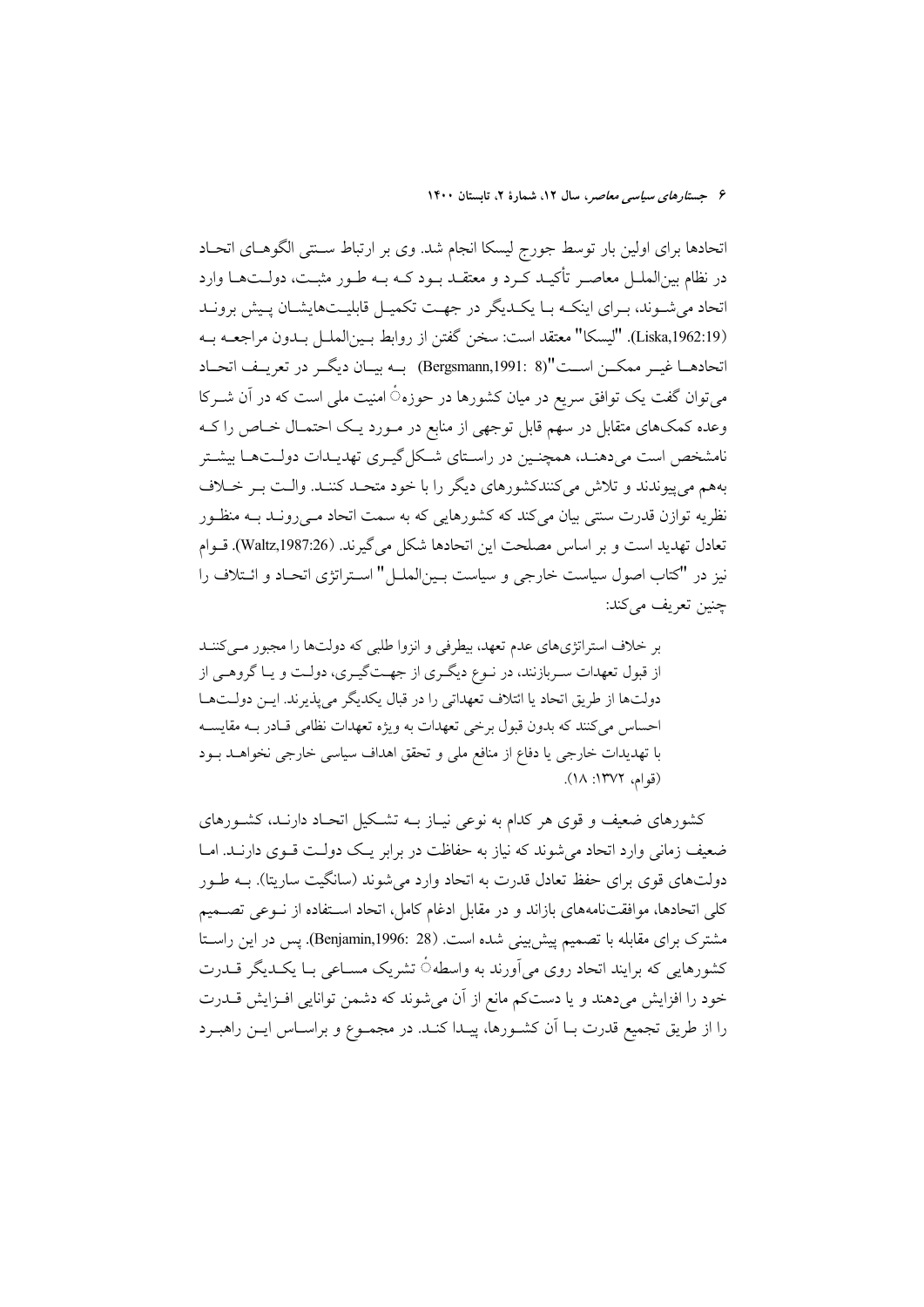همانطور که مورگنتا تصریح میکند، اتحادها بر پایه۞ مصالح تشکیل مـیشــوند و هــدف از ایجـاد اتحادهــا جلــوگیری از دســتیابی کشــورهای دیگــر بــه قــدرت مســلط اســت (Morgenthau,1985: 80). با توجه به مطالب گفته شده در مورد جایگاه چین در نظام جهـانی دیدگاههای متفاوتی وجود دارد، اما وجه مشترک همه٥ُ این دیدگاهها بیانگر این نکتــه اســت که جایگاه چین در سلسله مراتی قدرت جهانی در حال افزایش است و یکی از تئوری هایی که میتواند توضیح مناسبی در مورد رشد اقتصادی و تحولات معاصر چـین و شـکل گیـری قدرت نوظهور چین در برابر امریکا باشد، تئوری اتحاد و ائتلافها میباشد، میتوان از ایــن تئوري براي توضيح استراتژيها و جهت گيريهاي سياست خارجي آمريکا و هند در شـکل پیمانهای دو جانبه برای ایجاد توازن قوا در قبال چین استفاده کرد روابط هنـد و آمریکـا از زمان استقلال هند در ۱۹۴۷ تا پایان جنگ سرد از یوپایی خاصی برخوردار نسود. در ایــن دوره روابط این دو کشور متأثر از بلوک بندیهای متصلب شرق و غرب و نزدیکی هند به شــوروی از یک سو و قرار گرفتن هند در رأس جنش های ضد استعماری و جنش عدم تعهد از سـوی دیگر فرصتی را برای نزدیکی دو کشور بیاقی نمبی گذاشت. امیا چنیان کیه ذکیر شید پاییان جنگ سرد و فروپاشی شـوروی چونـان نقطـه عطفـی بـود کـه هنـد و اَمريکـا در محاسـبات استراتژیک یکدیگر نقش روز افزونی پیدا کردند؛ اگر چــه نقــش اَمریکــا از قــوت بــیش تــری برخوردار بوده است. فروپاشی شوروی باعث شد تا تکیه گاه سنتی هند در جهـان (شـوروی) ازبین رفتـه و ایـن کشـور مجبـور بـه تغییـر در سیاسـت خـارجی خـود گـردد. همزمـان بـا روی کارآمدن دولتهای توسعه گرا و اقتصاد محور شدن سیاستهای کلان، هند تعریف نوینی از روابط خود با غرب به ویژه ایالات متحده ارائه و بر اساس آن سیاست خبارجی خبود را تنظیم کرد. بر این اسـاس، روابـط بــا اَمریکــا پــس از پایــان جنــگ ســرد بــه خصــوص از اوایل هزاره جدید روند رو به رشدی را آغاز کرد؛ اگـر چــه ایــن روابـط بــه هنگــام آزمــایش هستهای هند موقتاً کند شد اما در اواخر دوره کلینتون سرعت گرفت و در دوران بوش بــه اوج خود رسید. امضای قرار داد هستهای در دوره دوم بوش روابط دو کشور را وارد همکاریهـای استراتژیک کرد و این روند در دوران ریاست جمه وری اوبامـا افـزایش یافـت هـمچنـین در دوره ترامپ با این رابطه تاکید مشترک بر نقش نهادهای بین المللی, و اتحاد با کشـورها بــود. بر این اساس در ایــن مقالــه بــا اســتفاده از ایــن تئــوری، سیاســت خــارجی آمریکــا بعــد از ۱۱ سپتامبر درآسیا، چگونگی نزدیکی سیاست خارجی آمریکا بــه هنــد و نقــش ایــن اتحــاد دوجانبه در برابر چین در آسیا یاسفیک را بیان میکنیم.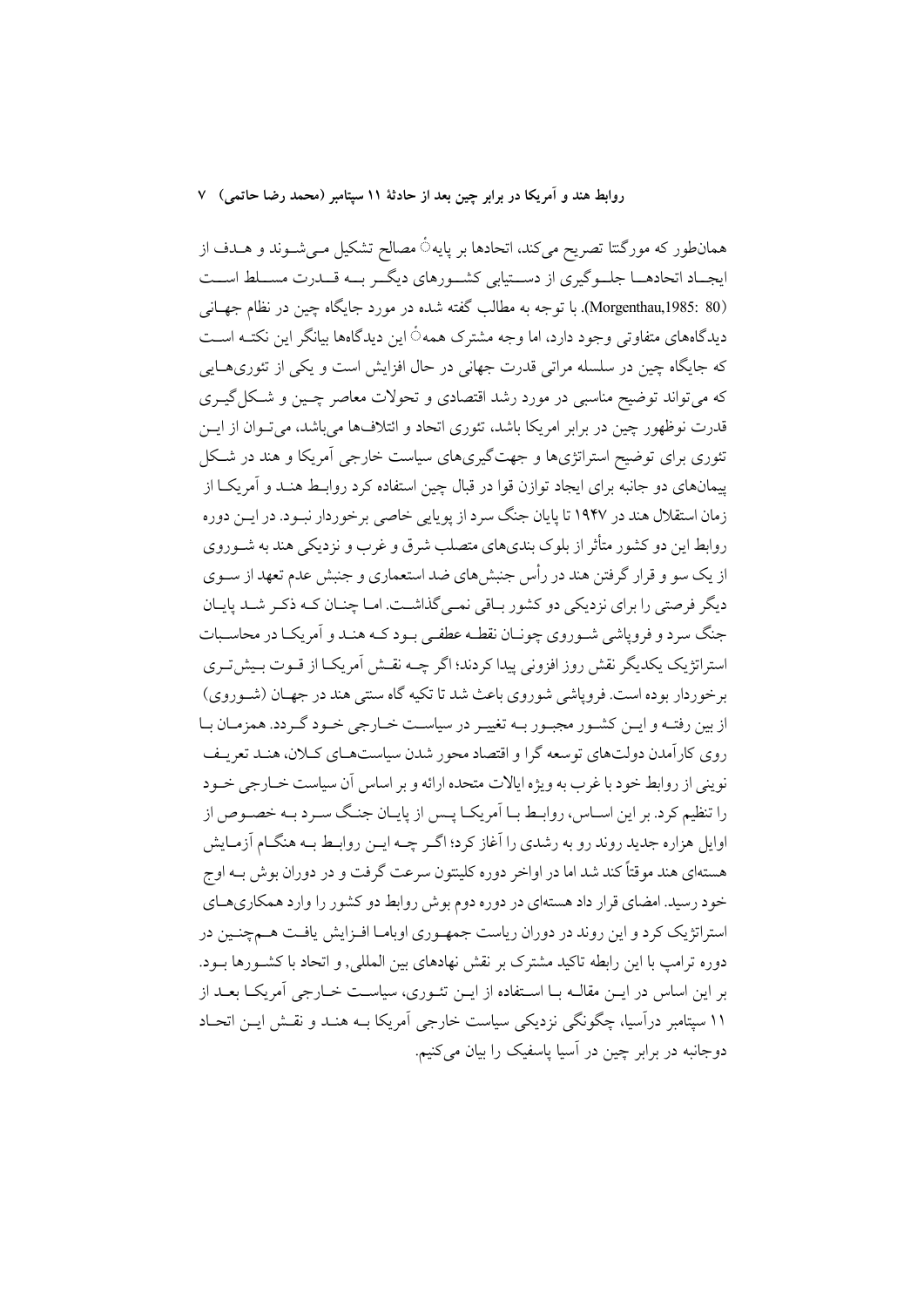## ٣. سياست خارجي آمريكا درقبال هند

سیاست خارجی شامل همه تعاملات کشورها بـا دیگـر کشـورها مـیباشـد، در پـی فراینـد جهانی شدن با توجه به وابستگی متقابل میان کشورها و ظهور جامعــه جهــانی و پیامــدهایی که در سیاست خارجی هر کشوری دارند، همه کشورها از جمله هنـد در تـلاش هسـتند تـا خود را با این شرایط همراه کنند. بنابراین می بایست به سیاست خارجی کشورها پرداخت و عوامل موثری کـه در اتخـاذ اسـتراتژی در سیاسـت خـارجی کشـورها مـی،باشـند را مـورد تجزيهوتحليل قرار داد Malone, 2009: 6).

هند کشور قدرتمندو نوظهوری می باشد که پس از اصـلاحات اقتصـادی در سـال ۱۹۹۱ روند رشد اقتصادی خود را د ر پیش گرفته است، بـا انجـام اصـلاحات اقتصـادی از طریــق أزادسازي سياستهاي دولت و احياي مجـدد هنـد و بخـش خصوصـي، هرچنـد نهادهـاي جهانی و روابط با قدرتهای بزرگ تأثیر گزار می باشند.(19 Mitaw, 2020: 19)

رشد چين در دهه اخير به طـور پيوسـته موجـب بـاز تعريـف موقعيـت أن در سـطوح منطقهای و جهانی شده است، بـازتعریفی کـه نگرانـی بـازیگران مختلـف و بـه خصـوص قدرتهاي بزرگي چون هند و اَمريكا را فراهم كرده است. ايــن دو قــدرت، بــا نزديكــي بــه یکدیگر می کوشـند تـا مـانع از بـر هـم زدن تـوازن قـوا در آسـیا توسـط چـین گردنـد (شریعتی نیا، ۱۳۸۶: ۲۵). در همین راستا شواهد حاکی از آن است کـه همســایگان منطقــهای چین منجمله هند و ژاپن نگـران قـدرتیـابی چـین در منطقـه بـودهانـد. از طرفـی دیگـر ایـالات متحـده هژمـونی برتـر جهـانی اسـت کـه در شـرق آسـیا نظـم سیاسـی –امنیتـی تأسیس کرده، همچنان که در سایر مناطق دنیا نیز چنین نظمی را ایجاد کرده است و در واقــع به لحاظ منافع متقابل آمريكا با كشورهاى شرق آسيا هيچ نظم با ثباتتر و مفيـدتر از آمريكــا برایشان قابل جایگزین نیست. سیاست آمریکـا در شــرق آسـیا مبنــی بــر پیونــدهای امنیتــی دوجانبه سخت و روابط اقتصادی چند جانبه نرم است، رابطه آمریکا با هند کـه در رابطـه بــا مسائل امنیتی من جمله اختلافات مرزی و ارتقاء توانایی نظامی دوجانبه با چین می باشــد، بــه پیونــدهای امنیتــی دو جانبــه آمریکــا و هنــد منجــر شــده اســت. Egbrinle and Vander (Putten:2011:3). روابط دوجانبـه هنـد و ايـالات متحـده براسـاس "مشـاركت اسـتراتژيک جهانی" توسعه یافته است ارزشهای دموکراتیک مشـترک و افـزایش همگرایـی منـافع در دوجانبه، منطقهای و مشکلات جهـانی .تأکیـد دولـت در هنـد بـر توسـعه و خـوب بـودن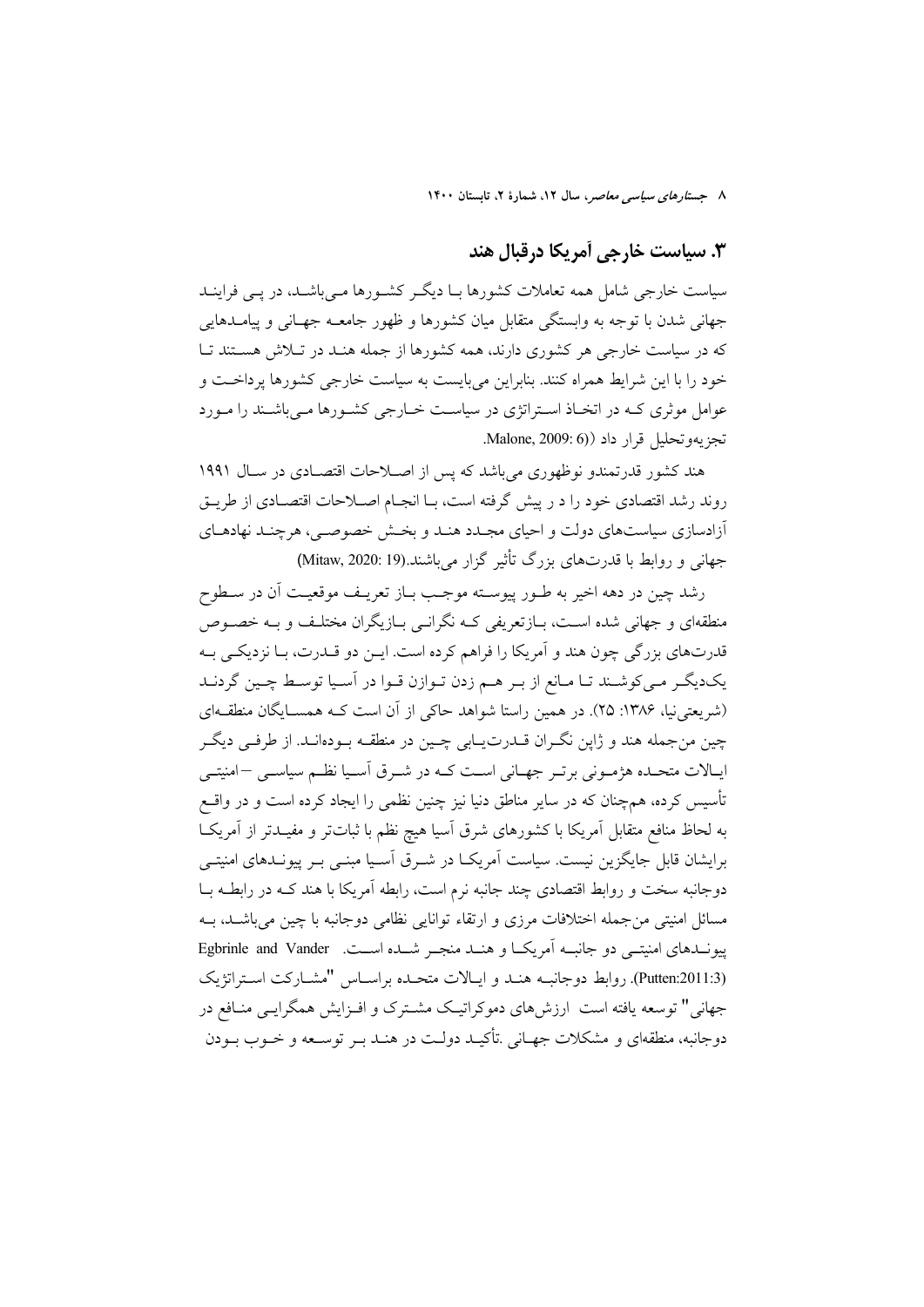حاکمیت فرصتی ایجاد کرده است تا روابط دو جانبه را دوباره تقویت کنـد و همکـاری را افزایش دهد هند و اَمریکا شرکای اسـتراتژیک پایــدار در نظــام جهــانی زمینــه تبــادل مــنظم بازدیدهای سیاسی سطح بالا، جنبش پایـدار دوجانبـه را فـراهم كـرده اسـت، همكـاري، درحالی که معماری گفتگو وسیع و گستردهای ایجاد کرده است (Kronstadt, 2017: 2-6).

روابط نزدیک و انعقاد قراردادهای دوجانبـه هنـد بـا اَمریکـا در راسـتای ایــن تقابــل بــا چین می باشند. هند به دلیل اختلافات و درگیریهای مرزی طولانی مدتی که با چین داشته، همواره از قدرت یابی این کشور، مدرنیزه شدن ارتش چین و همچنین همکاریهای چین بـا پاکستان (مهم ترین رقیب و دشمن هند در منطقه) احساس خطر میکند. همچنین دولت در تبعید تبت و اقدامات خصمانه بین چین و هند موجب برقـراری روابـط نظـامی-اسـتراتژی هند با ابالات متحده شده است. (Goshi,2012:1). بو این اساس ابالات متحده خواستار نفسوذ و گسترش قدرت خویش در آسیای شرقی و جنوبی میباشد. چرا که چین مانع عمدهای بـر ضد نفوذ ايالات متحده مي باشد. پس سياسـت اتخـاذ شـده آمريكـا در قبـال هنـد سياسـت حمایت بر مبنای راهبرد اتحادهای دوجانبه میباشد (Jervis,2008:45) معامله ٔ هستهای هنـد آمریکا نقطه آغازین موفقیت هنـد در رسـیدن بـه جایگـاه عادلانـه خـود در سیاسـتهـای بینالملل مطابق با قابلیتهای بالقوه و موجود این کشور میباشد، این توافق نامـه یـک اتحـاد غیر رسمی بین هند و آمریکا میباشـد کـه ناشـی از همگرایـی منـافع امنیتـی دوجانبـه بـین دو کشور می باشد. آمریکا قوانین بازی در شرق آسیا را بر اساس مناسبات استراتژیک با هنــد در برابر چین تغییر داده است. آمریکا می خواهد که هنـد بــه یــک قــدرت نظــامی منطقــهای تبدیل شود تا در برابر چین نفوذ بیشتری در شرق آسیا داشته باشد. چرا که سایر قدرتهـای منطقه در صورت تحقق همکاری استراتژیک هند و آمریکا مجبورند در مصالح امنیتــی خــود تجدیــد نظـر کننــد و اتحادهــای منطقــهای در شــرق اَســیا بــه ســود اَمریکــا شــکل بگیــرد (شفیعی، ۱۳۸۷: ۲۵). این اتحاد و نزدیکی هنـد و اَمریکـا بـه نـوعی بازدارنـدگی در برابـر چین میباشد. چرا که دستیابی چین به قدرت فراوان، برابری کشـورهای موجـود در منطقـه شرق آسیا، همچنین آسیا و جهان را برهم خواهد زد و جایگاه جهـانی آمریکـا را بــه عنــوان مدل حفظ امنیت و مدافع سیستم امنیتی حاکم به چالش خواهد کشید. از ایــن رو آمریکــا در جهت مبارزه با چالش چین (که ناشی از قــدرت نظــامی ایــن کشــور و توســعه و اقتصــادی شتابان ايجاد شده) با هند متحد شده است (Waltz,1996:118). اساساً هــدف اَمريكــا بعــد از جنگ جهانی دوم در آسیای شرقی تلاش برای تسهیل صلح، امنیت و مدیریت بـا ابزارهـای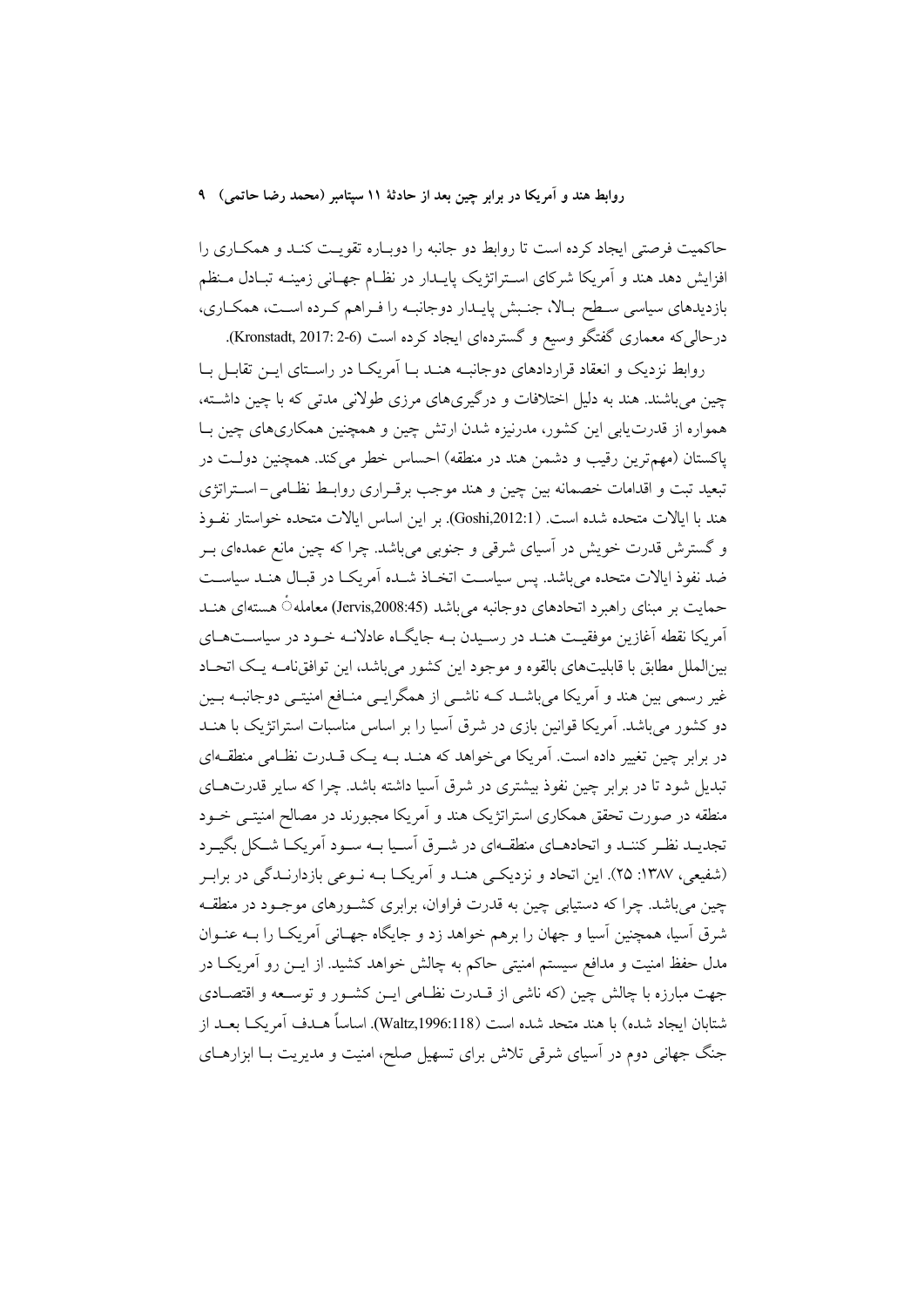اولیه چون حضور نظامی مستقر آمریکا در منطقه و حمایت از تجارت آزاد همچنین اسـتفاده از ابزارهای ثانویهای چون تعاملات دوجانبه، چندجانبه دیپلماتیک می باشـد. و همـین عامـل نیز موجب گسترش روابط نظامی گسترده آمریکا در منطقه آسیا شرقی بـا هنـد شـده اسـت (walter,2013: 2-12). به نوعی اَمریکا در چالش با چین در شرق اَسـیا در راسـتای معمــاری دییلماتیک با اعضای منطقهای، چون هند، سیاست خارجی خود را پـیش مـیبـرد. سیاسـت خارجی در راستای مشارکت دوجانبه و مشارکت دیپلماتیک فعال با این کشور بـرای حفـظ منافع خود در شرق آسیا میباشد (Dived,2011: 10-13).

#### ۴. استراتژی نوین سیاست خارجی هند

توسعه اقتصادی در زمینه توسعه اقتصادی مهمتـرین دغدغـه رهبـران هنـد در دوره پــس از استقلال سرمایهگذاری و ایجاد ظرفیت در صنایع سنگین و توجه به کالاهای سـرمایهای بــود که این نیازها هم زمان بود با اتخاذ استراتژی عدم تعهد در سیاسـت خــارجی. بــا اســتفاده از این استراتژی هند توانست از کمکهای مالی و فنی هـر دو بلـوک قـدرت بهـرهمنـد شـود. (Kohli.2006:8)

هند درهای خود را به روی جهان و رشـد اقتصـادی بـه جـای خودکفـایی گشـود و از بازیگران مهم در روابط بینالمل شد.

روابط خارجی، سیاستهای انرژی و رشد اقتصـادی همـه بـا سـاختار جدیـد سیاسـت خارجی مرتبط بودهاند. تحول سیاست خارجی هند باتوجه به مقدمهای که بیان شد می تــوان گفت سیاست خارجی هند ترکیبی از اصول واقع گرایانه و ایده آلیستی است که با آمیختگــی با هند در وضعیتی قدم به عرصه جهانی میگذارد که به عنوان اولین دموکراسبی بـزرگ بـا اقتصادی قدرتمند، فرهنگی چند گانه و از نظر مذهبی متکثر، در خــارج از جغرافیــای غــرب واقع شده است. اگر هند بتواند رشد خود را تداوم بخشد، قادر خواهد بود به عنوان عضـوى مهم در "غرب سیاسی" محسوب شود و نقشی کلیـدی در تعــاملات سیاســی در دهــههــای آىندە اىفا كند.

دهلی نو در وضعیت فعلی به تدریج به سوی همکاری هر چه نزدیکتر با ایـالات متحــده گام برمیدارد. که علت عمده آن، برقراری موازنـه در قبـال چـین در آسیاسـت حرکـت بـه سمت سیاست ائتلاف می باشد. از دههٔ ۱۹۹۰، هند همواره سعی کرد تـا خـود را بــه عنــوان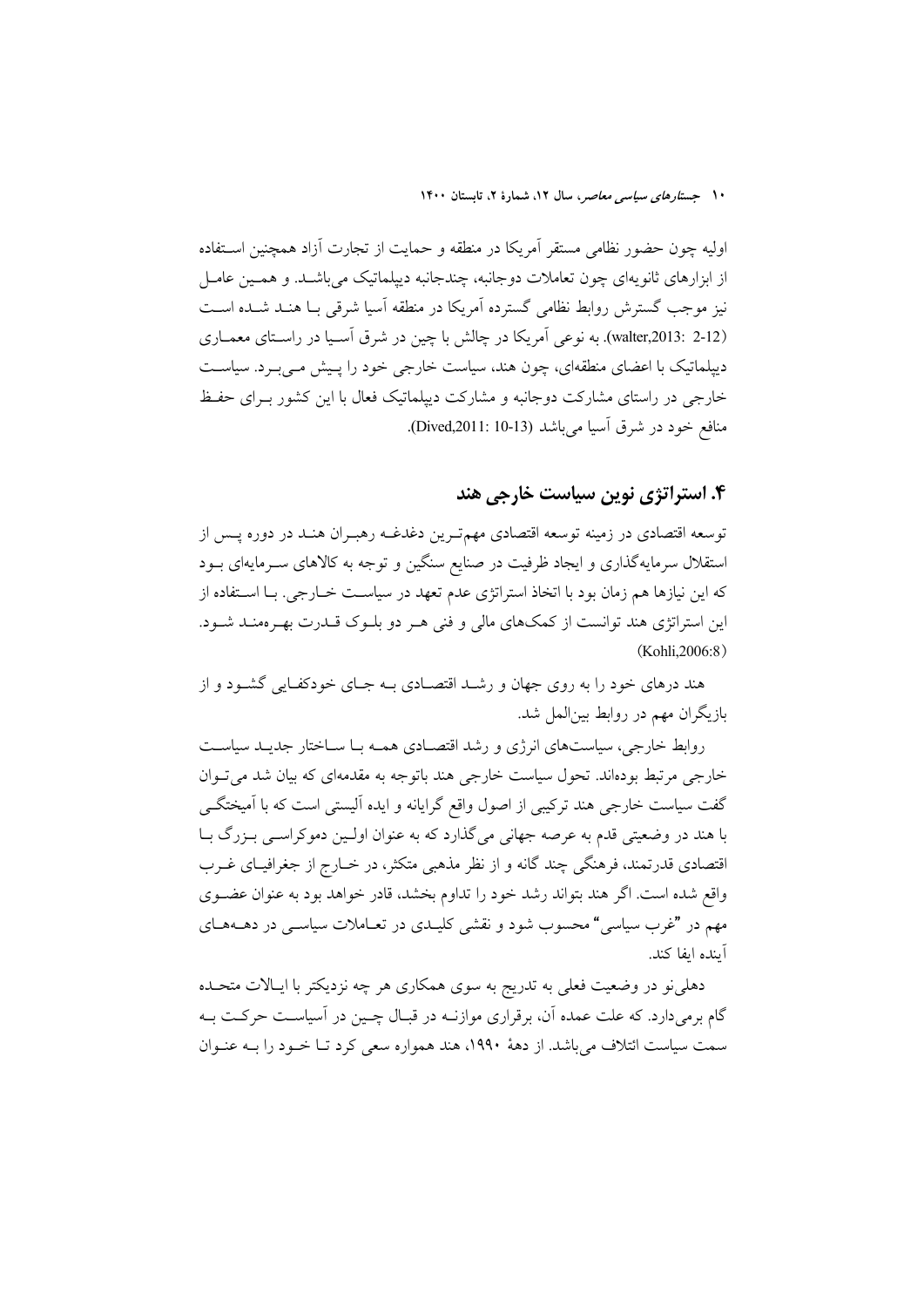قدرت مسلط در جنوب اّسیا بنمایاند و روابـط خــود را بــا همســایگان کــوچکترش مجــدداً برقرار سازد و اختلافات فیمابین را حل کند (توحیدی، ۱۳۸۶: ۱۸)

اتحاد و نزدیکی آمریکا و هند می تواند زمینه تقابل و رویـارویی هنـد بـا رقیـب خــویش يعني چين و دشمن ديرينه خود (پاکستان) را فراهم کند به بيان ديگر مي تـوان گفـت هـدف اصلی آمریکا از قراردادهای هستهای صلح آمیز با هنـد نیـز تبـدیل هنـد بـه قـدرت نظـامی منطقهای و تلاش برای مهـار چـین متحـد پاکسـتان، مـیباشـد. (شـفیعی، ۲:۱۳۸۷) هنـد از قدرتگیری چین و تبدیل آن به یک قدرت مسلط آسیایی همواره نگران اسـت پــس اتحــاد با آمریکا میتواند بخشی از استراتژی آمریکا- هنـد بـرای ایجـاد بازدارنـدگی علیـه چـین و كاهش نگرانی این كشورباشد (والتز، ۱۹۹۶: ۱۱۸)، پس می توان گفت هند بـه دلیـل وســعت سرزمینی وهم چنین به دلیل تسلطش بر اقیانوس هنـد دارای اهمیـت ژئــویلتیکی مــی باشــد ونقش استراتژیکی در مسائل امنیتی آسیا دارد. علاوه بر این، هند نــه تنهـا در آســیا بلکــه در جهان يک محور کليدي محسوب مي شود و به دليـل موقعيـت ژئـوپليتيکي، ژئواسـتراتژيکي یک قدرت مهم به حساب می آید و همین موجـب شــده اسـت کــه از جایگــاه خاصــی در سیاستهای آمریکا برخوردار باشد (شفیعی، ۱۳۸۵: ۲۹) هند به دلیـل وسـعت زیـاد، منـابع اقتصادی در منطقه آسیا به عنوان متحد استراتژیک محسوب میشود، ایــن کشــور بــه دلیــل قرار داشتن در ساحل اقیانوس هند به تنهایی به عنوان یـک کشـور قــارهای مطـرح اســت و حلقه اتصال شرق، غرب و جنوب شرقي أسيا مي باشـد (صـدوقي، ١٣٨٥: ٧-۶) هـمچنـين هند به دلیل مجاورت با اقیانوس هنـد و ارتبـاط بـا مسـیرهای دریـایی و واقــع شــدن بـین دو منطقهٴ خلیج فارس و آسیای شرقی زمینه افزایش یــا نفــوذ حضــور آمریکــا در آســیا را فراهم مي كند. (عزتي، ١٣٨۶: ٨)

وقوع حادثه ۱۱ سیتامبر از مهمترین عوامل نزدیکهی ایـالات متحـده بـه هنـد مـی باشـد (Schaffers, 2006: 38) هند با حمایت از سیاستهای آمریکا و دراختیارگذاشتن پایگاههای نظامی به این کشور در جنگ علیه تروریسم بعداز ۱۱ سپتامبر، این کشور را به عنـوان متحـد استراتژیک خود پذیرفت (7 :Tellis, 2005) در ژانویه ۱۹۹۵، دوکشور یادداشت تفاهم دفاعی شامل همکاریهای نظامی و غیر نظامی، همکاری در زمینه تحقیقات دفـاعی را امضــاء کردنــد و سه گروه کاری جداگانه در این زمینه تشکیل دادند، گروه سیاست دفاعی مشـترک، گـروه تکنولوژی مشترک و کمیته سازماندهی مشـترک، مـی تـوان گفـت کـه همکاریهـای دفـاعی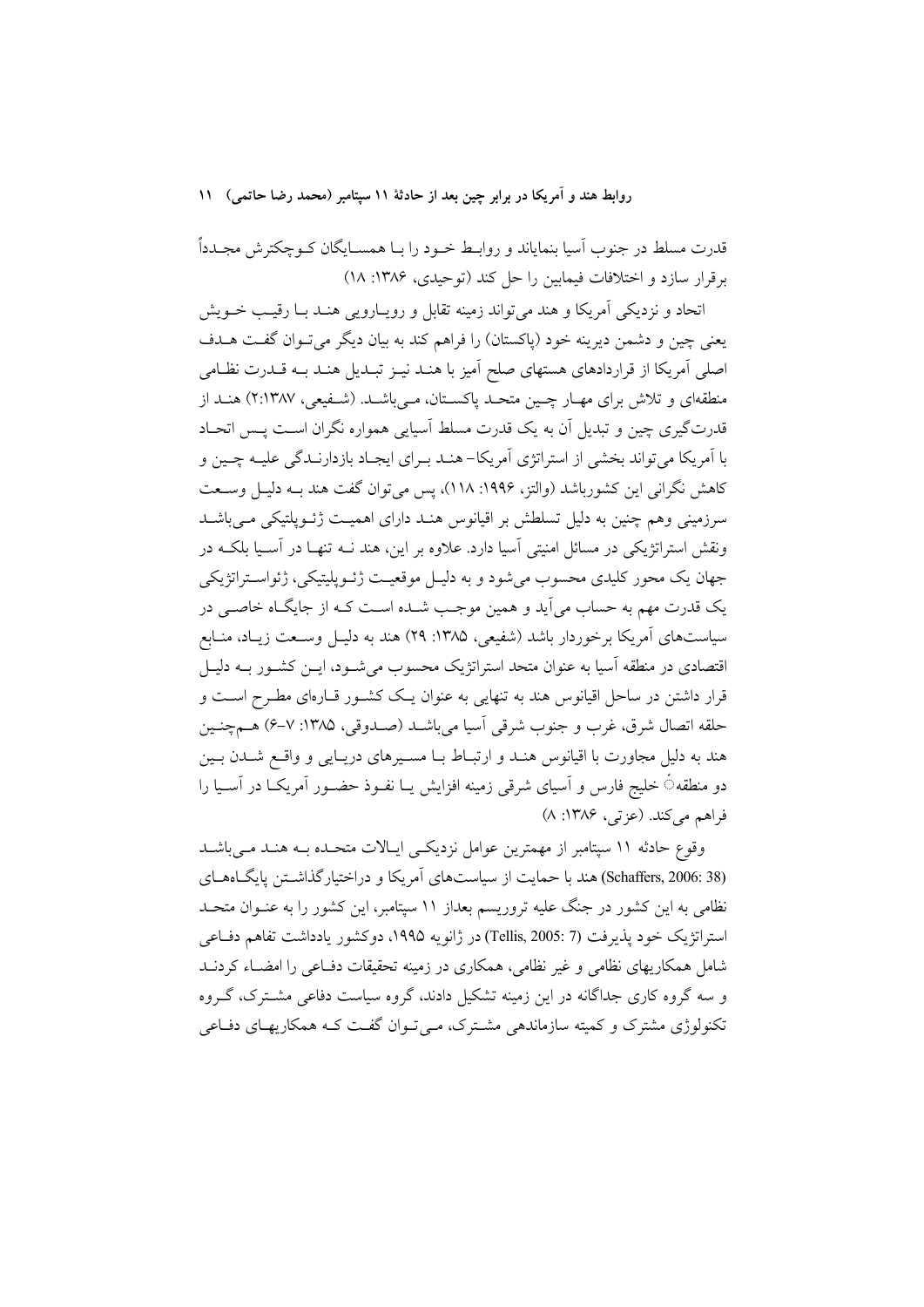دو کشور به تقویت توانایی هند در جهت تحقق بخشیدن نقش مطلوب این کشور به عنــوان یک قدرت برتر منطقه انجامیده است (Rafigue, 2008: 8).

همچنین دوکشور مذاکرات راهبردی بــه منظــور هــدایت منــابع بــه ســمت دســتیابی بــه پیشرفت در زمینه سایبر امنیتی نیز انجـام دادهانـد. بـا توجـه بـه مقیـاس، تنـوع شـبکههـای تروریستی در هند، تمایل هند به قوانین کامپیوتری و سیستم اطلاعاتی بـه عنـوان بخشـی از مبارزه جهاني آمريكا عليه تروريسم مورد حمايت قرار مي گيرد (Tellis, 2005: 44) توافق نامــه همکاریهای هستهای هند و آمریکا آخرین رکن ساختار جدید روابط امنیتی بـین دو کشـور به شمار میآید، انعقاد این موافقتنامه بین دو کشـورکه دارای بزرگتـرین نظـام دموکراســی از نوع شرقی وغربی می باشند دور جدیدی از روابط هنـد و آمریکـا را بـه نمـایش گذاشـت و هند را به شریک استراتژیک آمریکا تبدیل نمود. خطـوط کلـی ایـن موافقتنامـه کـه حاصـل یک دهه گسترش روابط امنیتی بین دو کشور بـوده، بـر مبنـای آگـاهی روز افـزون از منـابع امنیتی مشترک دو کشور بناگذاشته شده. تحقق این توافقنامـه، تحـریمهـای ناشــی از موضــع هستهای هند کـه مـدافع امنیـت جهـانی در برابـر تجـارت هسـتهای مـیباشـد را برطـرف خواهد کرد. (Schaffer&Mitra, 2006: 6-8) آمريکا در اين موافقتنامهها هند را به عنـوان يـک دولتی که سلاح هستهای دارد به شکل دوفاکتور شناخته است (Gupta, 2005: 12-13).

با پایان جنگ سرد روابط هند و آمریکا از محدودیتهای حاکم بر جهان دو قطبی شـد. در آغاز این دوران تلاش ایلات متحده آمریکا، بــه منظـور همراهــی هنــد در تغییــر اقتصــاد نیمه سوسیالیستی این کشرو و هدایت آن به سمت بازارآزاد نشان دهنده تمایل هردو کشـور به منظور آغاز روابطی گسترده بود.

وقوع حادثه یازده سپتامبر ۲۰۰۱ و حمله به برجهای دوقلوی سازمان تجارت جهـانی در آمریکا، پس از جنگ سرد به عنوان نقطه عطف دیگری در تعیین چنگونگی تعـاملات مثبـت و تغییرات گسترده روابط دو جانبـه هـر دو کشـور مطـرح شـد. دولـت آمریکـا در دوران جورج بوش دوم این حادثه را یک حملـه تروریسـتی قلمـداد و اعـلام کـرد: افغانسـتان و پاکستان پایگاه اصلی سازماندهی این عملیات تروریستی بودهاند (Kapur,2007:52)

پیشنهاد سریع هند و پشتیبانی سـریع هنـد و پشـیبانی و همراهـی کامـل ایــن کشــور از عملیات ضد تروریستی به رهبری اَمریکا در جهان به عنوان بازتابی گسترده از تغییـر روابـط بین دو کشور مشاهده شد. از همین دوران هند گام فوری و بی سابقهای از ارائه خدمات بـه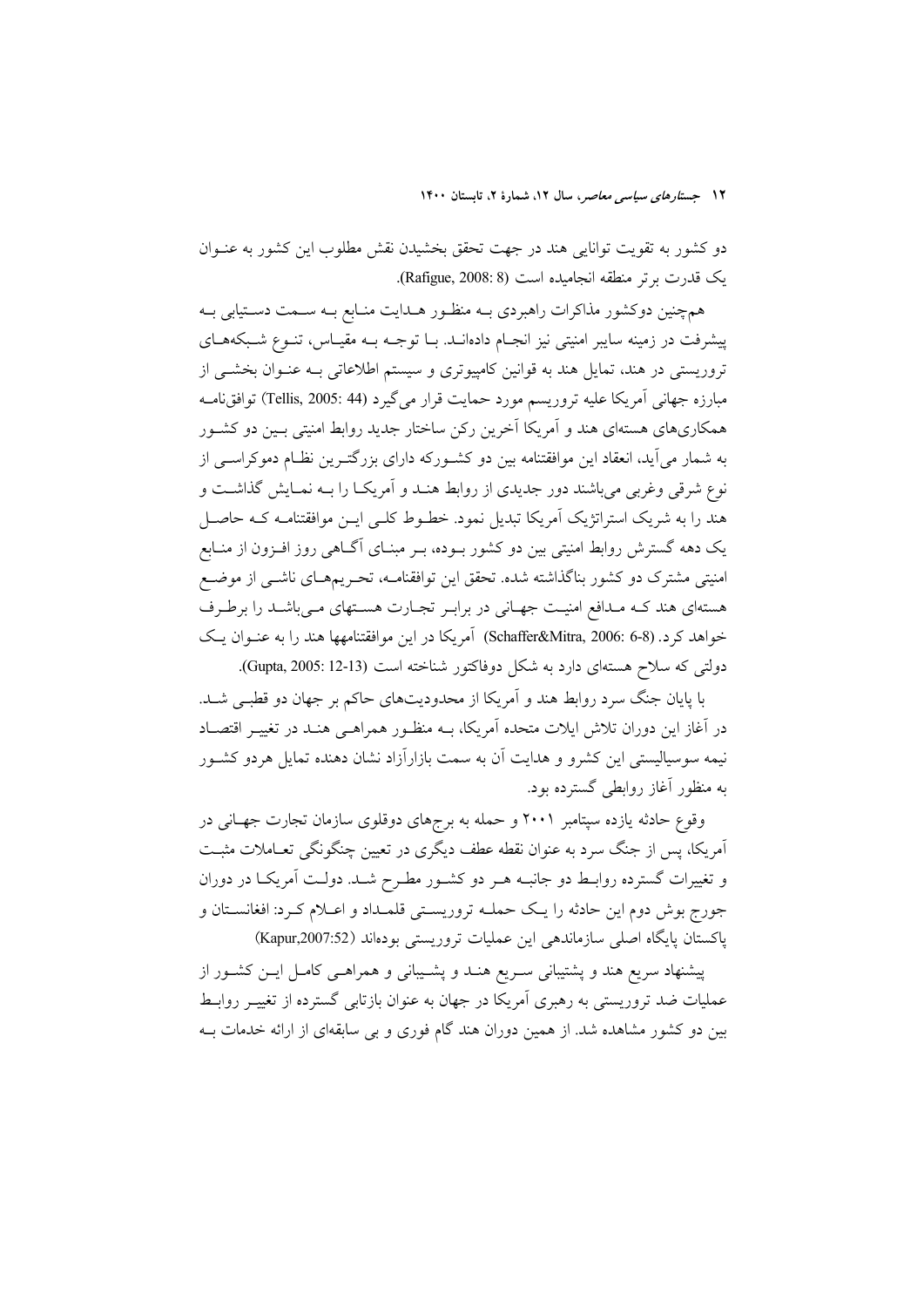ایالات متحده و همکاری کامل با این کشور برداشت. در اختیار گذاشتن پایگاههـای نظـامی بـراي انجـام عمليـاتهـاي ضـد تروريسـتي أمريكـا از جملـه خـدمات ايـن كشـور بـود. (Kronstadt,2005:5) رئیس جهور ترامپ و مؤدی در کاخ سهید بـرای اولـین بـار دیـدار حضوری داشتند و از طرح ویزاهای H-1B و تغییر اقلیم حمایت کردندو بر تقویت هکاری دفاعی تاکید کردند و بیانیه مشترک دادند

کشور هند در سالهای اخیر ضمن در پیش گرفتن استراتژی همکـاری جویانــه چندگانــه و متنوع سازي روابط با اغلب كشورها از جملــه ايــالات متحــده اَمريكــا، چــين، ژايــن، اَســياي جنوب شرقی، میانمار، ویتنام و پاکستان وارد تعامل شده است که این امر در اغلب مـوارد و در جهتي مخالف با نهروئيسم و داراي مايههاي قوى عملگرايانـه بـوده اسـت. ياكسـتان، محـرك بالقوه ارتباط بين هند و آمريكا مي باشد، ستيزه جويبي مرزي در مـرز هنـد، يوپــايي هســتهاي جنوب آسیا و نقش ایالات متحده، افغانستان، جنگ علیــه تروریســیم، کمــکـهــای نظــامی و غیر نظامی اَمریکا به پاکستان عامل مهم تاثیری در رابطه هند و اَمریکا می باشــد :Harsh, 2019  $(16)$ 

بنابراین میتوان، اینطور مطرح کرد که تروریسم و موضوعات امنیتی مطرح شده پس از یازده سپتامبر ۲۰۰۱ یکی از مهمترین عوامل شکل گیـری و تقویـت روابـط بـین دو کشـور بوده است؛ به گونهای که در چند سال اخیـر تغییـرات کمـی گسـتردهای در روابـط هنـد و آمریکا وجود داشته و امروزه هر دو کشور در پی روابط امنیتـی مشـترک، روابـط فرهنگـی، استراتژیک، نظامی و اقتصادی گستردهای را با یکدیگر آغاز کردهاند.

به عبارتی دیگر از جمله دلایل نزدیکی آمریکا به هند به عنوان یـک متحـد اسـتراتژیک، برخورداری هند از یک عامل بازدارنده در مقابل ماجراجوییهای چین در منطقه می باشــد کــه این با بسیج کردن دولتهایی که در محیط پیرامونی چین قرار دارند، دنبا ل میشـود. از طرفــی دیگر هند نیز یک کشور قدرتمند با مزیتهای متعهد به دموکراسی می باشـد کـه بــا اتحــاد بــا آمريكا در جهت تقابـل و مهـارچين حركـت مـي كننـد (Kone, 2005: 4). روى هـم رفتـه، توافق نامههای مذکور نشان دهنده پذیرش هند به عنوان قدرت منطقهـای نوظهـور از طـرف آمریکا است که می تواند حامی باثباتی در آسیا باشد. آمریکا دریافته است کـه راه پیــروزی در برابر چین، پذیرش هند در جایگاه یک قدرت جهانی میباشد کـه بـا شــرکت دادن هنــد در مدیریت تصمیمات جهانی می تواند در برابر چالش منطقهای چین فائق آید.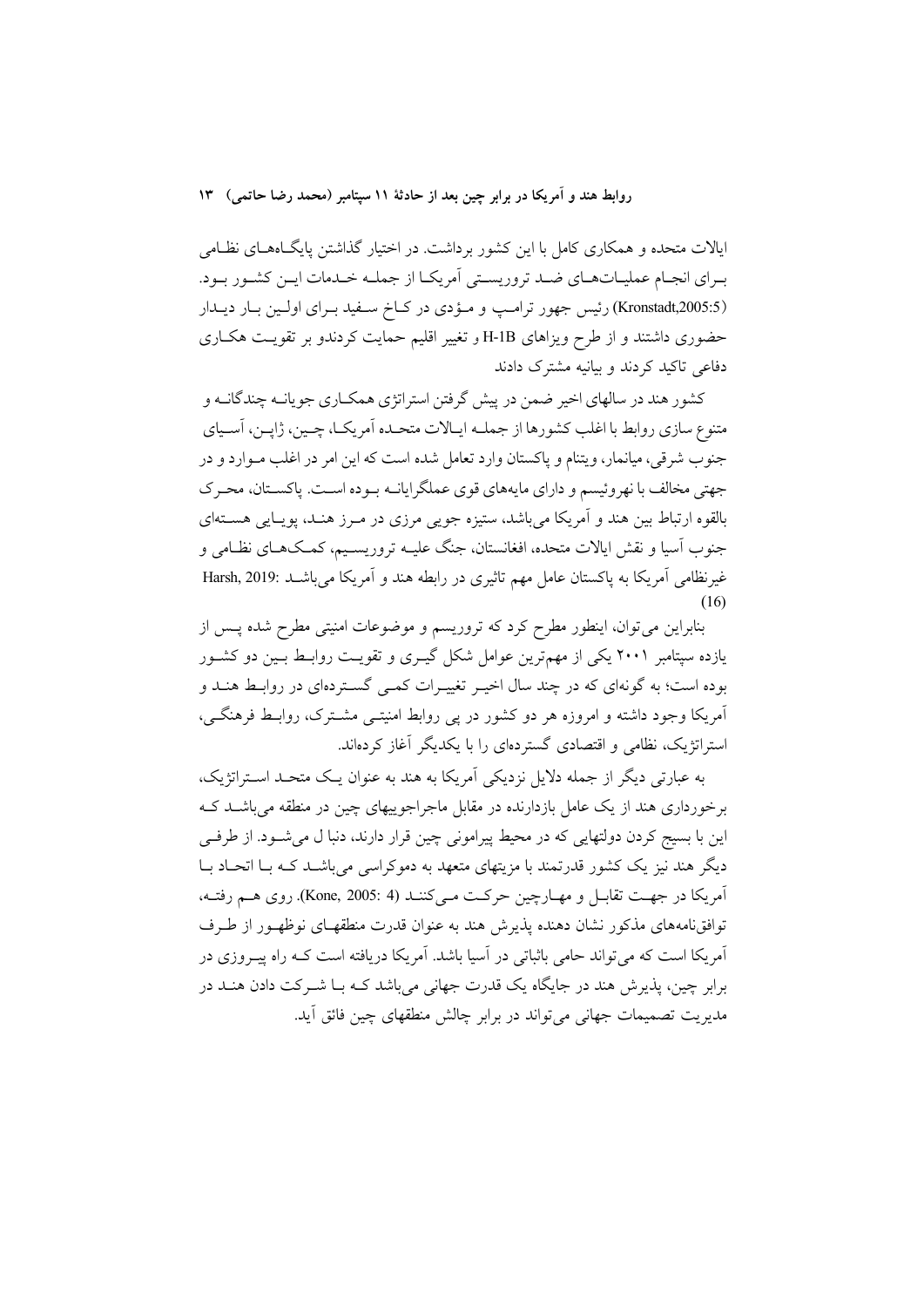اساساً هدف اَمریکا بعد از جنگ جهانی دوم در اَسیای شرقی تلاش برای تسهیل صــلح، امنیت و مدیریت با ابزارهای اولیه چون حضور نظامی مستقر آمریکا در منطقه و حمایـت از تجارت آزاد همچنین اسـتفاده از ابزارهــای ثانویــهای چــون تعــاملات دوجانبــه، چندجانبــه دیپلماتیک می باشد. و همین عامل نیز موجب گســترش روابــط نظــامی گســترده آمریکــا در منطقه شرق اسيا با هند شده است (Valter,2013: 2-12). به نوعي اَمريكا در چالش بــا چــين در شرق اسیا در راستای معمـاری دیپلماتیـک بـا اعضـای منطقـهای، چـون هنـد، سیاسـت خارجی خود را پیش می برد. سیاست خـارجی در راسـتای مشـارکت دوجانبـه و مشـارکت دیپلماتیک فعال با این کشور برای حفظ منافع خود در شـرق آسـیا میاشـد -10 :Dived,2011

روابط هند و آمریکا در سطح استراتژیک در چارچوب اقیانوس آرام قــرار گرفتــه اســت، دولت ترامپ از از تمایل هند برای افزایش قدرت و رسیدن به یک قــدرت نوظهــو ر جهــانـی حمایت کرده است و موضع سختگیرانه ای نسبت به نقش پاکستان و شبکههـای تروریسـتی جنوب اّسيا و سطح جهاني اتخاذ كرده است (Manoj, 2019: 6).

### ۵. دلایل اتحاد هند و آمریکا

۔ فرویاشی اتحاد شوروی. ـ سیاستهای اصلاحات اقتصادی هند. ــ نفوذ فزاينده هنديان مقيم آمريكا. ـ اهميت فزاينده استراتژيک اقيانوس هند. ـ ظاهر شدن هند در عرصه جهانی به عنوان یک قدرت اقتصادی مهم. ۔ هند گزینه مناسبی برای کنترل چین میباشد. ـ اتحاد هند با آمريكا، باعث افزايش تضاد هند و چين مي شد

دهلی نو به عنوان شریک اصلی دفاعی ایالات متحده تعیین شده است و در حال تکمیـل توافق نامههای خود با واشتتگتن می باشدتا امکان بیشتری برای دستیابی به زیر سیاختههای ارتباطات، فناوری پیشرفته آمریکا را فراهم میکند. این در حالی است که متحدان اروپـایی و اسپایی از رهبری ایلات متحده در مناطق اسـیا نگـران مـی شـوند، هنـد همچنـین در نظـام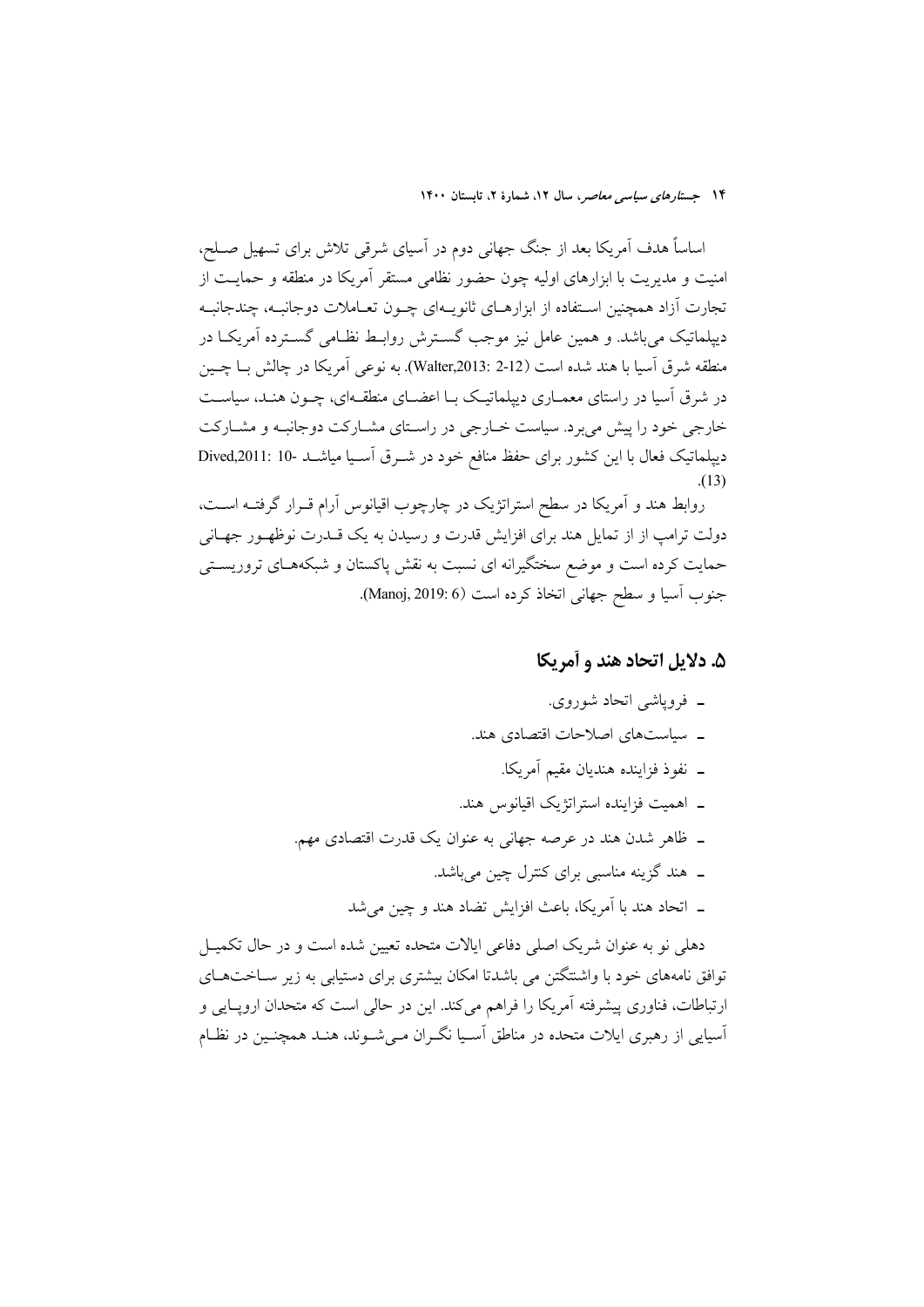بینالملل به دنبال فرصتی برای افزایش دادن قدرت خود میباشد، این پیشرفت به خـوبی بـا تمایل ترامپ برای تغییر استراتژی جهانی ایالات متحده و و تعادل در خــارج از مرزبــا تغییــر هزينههاي خو در برابر چين مي باشد(Chanda, 2018: 9) .

# ۶. نقش یاکستان در روابط هند و آمریکا

یکی دیگر از موضوعات مهم مورد بررسی در سیاستهای ضـد تروریسـتی هنـد و اَمریکـا نحـوه رفتـار بـا پاكسـتان اسـت حادثــه ١١ سـپتامبر بهتـرين فرصـت بـراي هنـد جهـت منزویساختن پاکستان فراهم ساخت و این کشـور توانسـت در عرصـه جامعـه بـینالمللـی بهگونهای رفتار کند تا پاکستان را به عنـوان یـک دولـت بـا فعالیـتهـای تروریسـتی بسـیار خطرناک معرفی و از این طریق بتواند حمایت بیشتری در بین کشورهای قـدرتمنـدی همچون آمریکا نسبت به پاکستان در برابر اختلاف با این کشور به دست آورد.

یارلمان هند فعالیتهای پاکستان را عامل اصلی حملات تروریستی در آمریکا دانست پاکستان مقصر دیگر حملات مرگبار در جامعه داخلی هند مانند حمــلات مــارس ۲۰۰۲ بــه ارتش هند و کشته شدن ۳۴ نفر نیز شناخته شد این مسائل باعث شد که رهبران هنـد اعــلام جنگ سرنوشت ساز با پاکستان را مطرح کنند امـا مقامـات آمريکـايي و جامعــه بـينالمللــي سعی کردند تا هند را از این جنگ باز دارند در سال ۲۰۰۲ هر دو کشور به تنشهای نظامی در مرزهای خود پایان دادند هیچ گفتگویی دیپلماتیک در سـطح بـالا میـان هنـد و پاکســتان برای حل مشکلات دو کشور شکل گرفت به جز ملاقات سال ۲۰۰۱ در شـهر اگـرا کــه آن هم شكست انجاميد (Schaffer,2010:67)

به طور کلی در دهههای اخیر سیاست هند در برابر پاکستان به این صورت بوده است که تا با محاصره این کشور را تحت حمایتهای آمریکـا از حضـور نیروهـای پاکسـتانی در منطقه افغانستان بکاهد و همین طور مانع شکل گیری یک دولت رادیکـال کـه بـرای امنیـت منافع ملي خطرناک باشد، بشود.

رهبران هند مقاومت بسیاری بر فعالیت طالبـان از ســال ۲۰۰۵ و احیــای القاعــده دارنــد. حضور نیروهای طالبان در افغانستان بـه عنـوان مـانع بزرگـی در سیاسـتهـای هنـدی عمل می کند و موجب کاهش نفوذ هند در بخشهای زیادی از افغانستان خواهد شد بـا ایــن وجود سیاستهای هند در آسیای مرکزی بـر ایـن اسـاس اسـت تـا از طریـق پایگـاههـای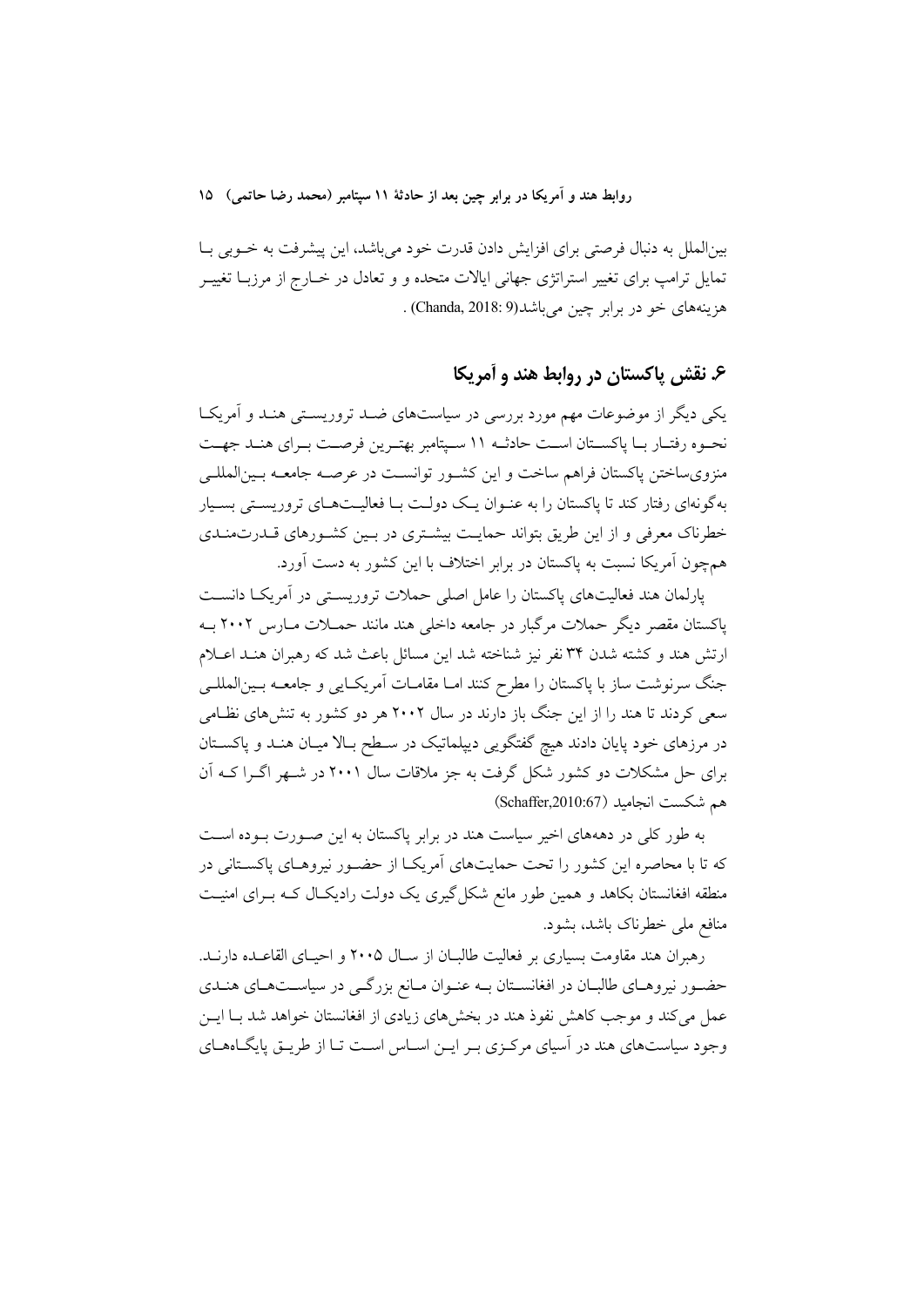نظامی اش در این منطقه پاکستان را از دو طرف افغانستان و آسیای مرکزی در شــمال غــرب تحت فشار قرار دهند.

هند در مقابـل فعاليـتهـاي تروريسـتي در پاكسـتان سـعي دارد از ثبـات در افغانسـتان حمایت کند و برای این هدف نیاز به کمک آمریکـا دارد از طرفـی تـداوم منـافع آمریکــا در آسیای جنوبی باعث شده که این کشور بر روی تنشها و تعارضات این منطقه به خصـوص بین هند و پاکستان تمرکز کند آمریکا همواره بر ایجاد آتش بـس در کشــمیر و شـکل گیــری مذاکرات و گفتگو بین هند و پاکستان تاکید دارد و به دنبال این است تا از انتشار سلاحهای هستهای در آسیای جنوبی جلوگیری کنند با این حال هم این و هـم پاکسـتان در برابــر ایــن فشارهای آمریکا مقاومت کے دند (Schaffer,2010:69)

پاکستان در برابر توسعه همکاریهای نظامی و امنیتی هند و آمریکا چارهای جبز افیزایش زرادخانـههـا و تكيـه بـر بازدارنـدگي هسـتهاي نخواهـد داشـت بسـياري از ياكسـتاني هـا سیاستهای مقابله جویانه آمریکا و عدم تمایل هند به حل و فصل مسالمت آمیز اختلافـات در زمینه بحران کشمیر را مورد نقد قرار دادهاند این بدان خاطر است کـه ایــن سیاســتهــای دوران بوش و ن سیاستهای فعلی اوبامیا خیلی حاضیر بیه ارائیه راه حیل مسیاله در این زمينه نبودهاند.

توجه به این نکته حائز اهمیت است که شـبکههـای نظـامی و اطـلاعرسـانی پاکسـتان و اندازه قوی هستند که آمریکا و هم نمیتوانند به راحتی آنها را نادیده بگیرند بنـابراین امـروز هنــد و اَمريكــا هــر دو هــم منــافع مشــتركي و هــم تعــداد مشــتركين در برابــر پاكســتان خواهند داشت و بهتـرین راه بـرای دو کشـور همکـاری همزمـان بـه منظـور از بـین بـردن افراطگرایان خشونت طلب در پاکستان خواهد بود.

امروزه کشمیر یک چالش است کـه اَمریکـا نمــیتوانــد بــه عنــوان میــانجی اختلافــات هردو کشور در این زمینه را برطرف کنند و نه از تشکیل آن جلوگیری کننـد هنـد امـروز بـه اندازهای قدرتمند شده است که به راحتی می تواند دخالـتهـای خــلاف میـل آمریکــا را در زمینه بحران کشمیر رد کند و دولتمردان آمریکا نیز این حق را به رسمیت شناختند.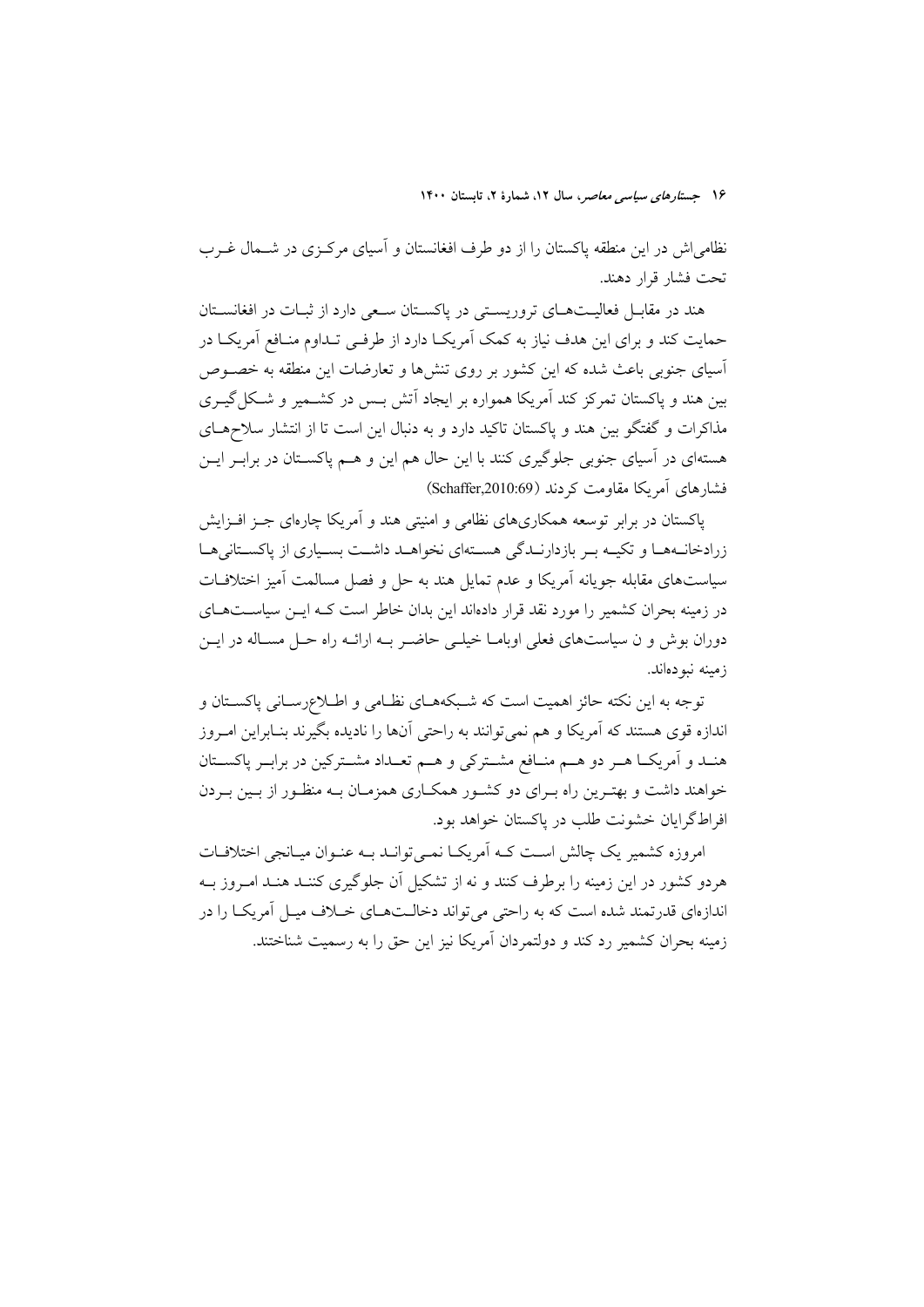# ۷. چگونگی سیاست خارجی تقابلی هند در برابر چین

ایالات متحده خواستار نفوذ و گسترش قدرت خویش در آسیای شرقی و جنوبی مبی باشـد. پس سیاست اتخـاذ شـده اَمریکـا وهنـد سیاسـت حمایـت بـر مبنـای راهبـرد اتحادهـای دو جانبه مے باشد (Jervis,2008:45).

معاملهٴ هستهای هند اَمریکا نقطهٴ اَغازین موفقیت هند در رسیدن بـه جایگـاه عادلانـه خود در سیاستهای بین الملل مطابق با قابلیتهای بالقوه و موجود این کشور می باشد، ایــن توافق،امه یک اتحاد غیر رسمی بین هند و اَمریکا می باشد که ناشی از همگرایی منافع امنیتـی دوجانبه بین دو کشور می باشد. آمریکا قوانین بـازی در شـرق آسـیا را بـر اسـاس مناسـبات استراتژیک یا هند در برابر چین تغییر داده است (Egbrinle,2011:4) آمریکیا مے خواهید کیه هند به یک قدرت نظامی منطقهای تبدیل شود تا در برابر چین نفوذ بیشــتری در شــرق آســیا داشته باشد. چرا که سایر قدرتهای منطقــه در صــورت تحقــق همکــاری اســتراتژیک هنــد و آمریکا مجبورند در مصالح امنیتی خود تجدید نظر کنند و اتحادهای منطقهای در شـرق آسـیا به سود آمريکا شکل بگيرد (شفيعي، ١٣٨٧: ٢۵). اين اتحاد و نزديکي هند و آمريکا بهنــوعي بازدارندگی در برابر چین می باشد. چرا که دستیابی چین به قدرت فراوان، برابری کشورهای موجود در منطقه شرق آسیا، همچنین آسیا و جهـان را بـرهـم خواهــد زد و جایگــاه جهــانـی اَمريكا را به عنوان مدل حفظ امنيت و مدافع سيستم امنيتي حاكم به چـالش خواهــد كشــيد. از این رو آمریکا در جهت مبارزه با چالش چین (که ناشی از قــدرت نظــامی ایــن کشــور و توسعه و اقتصادي شتايان ايجاد شده) يا هنـد متحـد شـده اسـت (Waltz,1996:118). اساسـاً هدف اَمریکا بعد از جنگ جهانی دوم در اَسیای شرقی تلاش برای تسهیل صـلح، امنیـت و مديريت با ابزارهاي اوليه چون حضور نظامي مستقر أمريكا در منطقه و حمايـت از تجــارت آزاد هسم چنسین اسستفاده از ابزارهسای ثانویهسای چسون تعساملات دوجانبسه، چندجانبسه دیپلماتیک میباشد. و همین عامل نیز موجب گسـترش روابـط نظـامی گسـترده آمریکـا در منطقه اَسيا شرقي با هند شده است (Walter,2013: 2-12). به نوعي اَمريكا در چالش با چــين در شـرق اسـیا در راسـتای معمـاری دیپلماتیــک بــا اعضــای منطقــهای، چــون هنــد، سیاست خارجی خود را پیش می بود. سیاست خبارجی در راستای مشبارکت دوجانبه و مشارکت دیپلماتیک فعال با این کشور بـرای حفـظ منـافع خـود در شـرق اَسـیا مـیباشــد.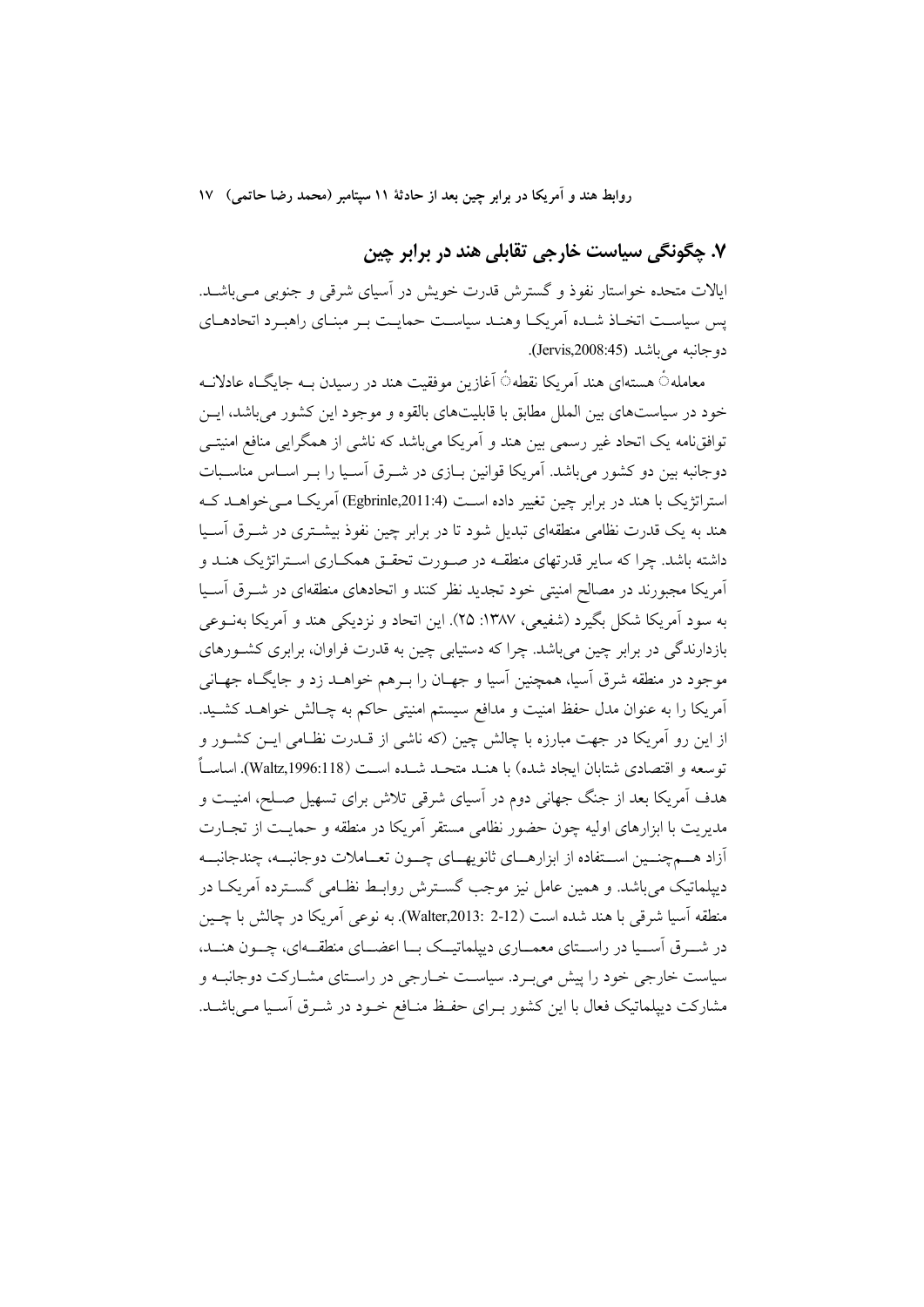(Dived,2011: 10-13). به عبارتي ديگر آمريكا با حمايت از هند موقعيت خـود را بـه عنـوان یک قدرت بزرگ در شرق آسیا تقویت کند (Manjeet S Pardesi,2011:1-15)

تقويت رشـد اقتصــادي چــين و هنــد منجـر بــه افــزايش نفــوذ ژئــويليتيكي و نظــامي آنها مي شو د.

با وجود مشابهتها و تقارن در روئابط دو کشور، رقابت استراتژیکی دو جانبـه چـین و هند به این معنی است که در روابط این دو کشور رقابت در اکثر موضوعات اصـلی جهـانی اولويت دارد.

چین و هند در اصلاح نهادهای بین المللی اتفاق نظر دارند، اما دو کشـور در بسـیاری از جزييات مانند أينده معاهـده منـع كسـترش سـلاحهـاي هسـتهاي اخـتلاف نظـر دارنـد (تىشە، ١٣٩٧: ٩-۴).

چین وهند اختلاف نظر قابل توجهی در بسیاری از موضوعات مربـوط بـه امنیـت آسـیا، ثبات منطقه، امنیت دریایی، فضایی و فضای سایبری دارند. چین و هند اتفاق نظر گستردهای در موضوعات مربوط به سیستم بین الملل، اصـلاح نهادهـای بـین المللـی امنیـت انـرژی و محيط زيست دارند.

آینده روابط هند و چـین بسـتگی زیـادی بـه نخبگـان آن دو کشـور و تصـور و ادراک نخبگان دو کشور از نیات و مقاصد یکدیگر دارد (Arif, 2013: 407). اختلاف مـرزی هنــد و چین از دیر باز می باشد و این خط مرزی در مرز مشترک همیالیا سالهاست که مـورداختلاف این دو کشور بوده و همواره یک معضل سیاسی و نظامی بـین دو کشـور اسـت. تـنش۱صی اخیر بین چـین و هنـد یـادآور لـزوم یـک توافـق اسـتراتژیک جدیـد در منطقـه اسـت. در ۵ می ۲۰۲۰، سربازان چینی و هندی در مناطقی در امتداد مرز چـین و هنـد، از جملـه در نزدیکی دریاچه مورد اختلاف پانگونگ در لاداخ و منطقه خودمختار تبت، در نزدیکـی مــرز بین سیکیم و منطقه خودمختار تبت. درگیریهای نیز در مکانهایی در شــرق لاداخ در امتــداد خط كنترل واقعي (LAC) صورت گرفت. اختلافات مرزي چين و هنـد بعـد از طـرح يـك جاده یک کمربند و واگذاری بندر گوادر در ایالت بلوچستان و نزدیکی چابهار ایران به چــین افزایش چشمگیری یافت؛ علت این امر هم آن است که جاده قرهقروم که چین را بــه گــوادر وصل می کند، از کوههای کشمیر و محل مورد منازعه هند و پاکستان عبور می کند. هنـدیهـا مدعی می باشند که تبت بــه دلیــل مــذهب بــودایی متعلــق بــه هنــد اســت. همچنــین چــین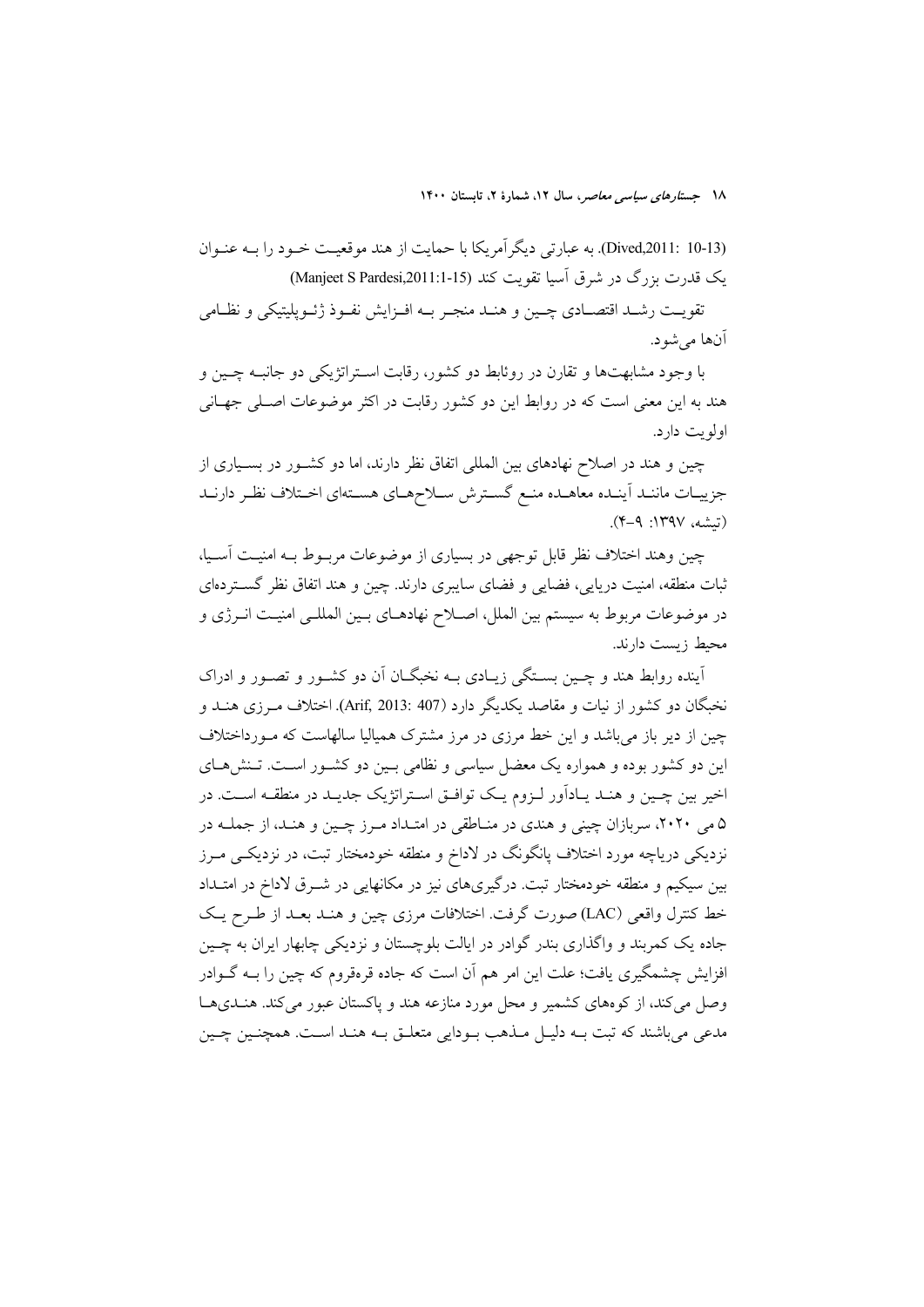مدعی است که حدود ۹۰ هزار کیلومترمربع از مناطق مرزی متعلق به این کشور اسـت. ایــن اختلاف تا به امروز همچنان لاینحل باقی مانده است (ثنائیان زاده، ۱۳۹۹: ۲)

### ۸. نتیجهگیری

با توجه به گسترش قدرت روز افزون چین در شرق آسیا و تأثیر آن بر کلیه معادلات امنیتــی و اقتصادی در این منطقه به نظر می٫رسد که توجه غرب و مخصوصاً ایالات متحده به ســوی دهلی نو (به عنوان متحدی بالقوه در منطقه اقیانوس هندکه دارای توان انگیـزه کـافی جهـت حفظ و حراست از منافع مشترک در برخورد با چالشهای مشترک) را به خود جلـب کـرد. نکته قابل ملاحظـه در ايــن مــورد ايــن اســت کــه هندوســتان بــر خــلاف بيشــتر متحــدين ایالات متحده در منطقه از تمام امتیازات یک قدرت بزرگ از قبیل اقتصادی متکـی بــه خــود متنوع و با ثبات، وسعت سرزمین، تناسب جمعیت از نظر کیفیت و کمیت، توان نظـامی بـالا و حتی توان هستهای بالا و … برخوردار است کـه ایــن مسـئله در تقابـل مسـتقیم بـا متحـد قدیمی غرب در این منطقه (پاکستان) به عنوان دولتی شکننده بـا قــدرت هســتهای نیازمنــد مراقبت و اقتصادی سنتی و بسیار شکننده و وابسته به کمکهای اقتصادی غـرب کـه برخــی اهداف سیاسـت خــارجی و امنیتــی اَن در منطقــه از جملــه در افغانســتان و اَســیای میانــه و همین طور در تعامل با چین در تضاد با منافع راهب دی غـرب و ایـالات متحـده مـی باشـد. قرار مي گيرد. امروزه رشد چشمگير

این مسئله البته بار دیگر اهمیت توسعه منطقه چابهار در مســیر سیاســت ایــن کشــور در افغانستان را نشان می دهد. مسئله مهـم دیگـری کـه ارتبـاط نزدیـک میـان هنـد و غـرب را توضیح میدهد وجود نظامهای سیاسی مشـابه در هـر دو طـرف ایــن رابطــه مــیباشــد کــه نظامهای سیاسی سکولار مبتنی بر دموکراسی می باشند که این مسئله منجـر بــه یدیــد آمــدن فرهنگ سیاسی نسبتاً مشترکی می شود که در آن فضایی مناسب برای گفتمان و درک متقابـل از نیازها فرصتها و محدودیتهای دو طرف را پدید مـی آورد. البتـه ایــن مسـئله در دوران جنگ سرد هم وجود داشت اما وجود انگیزههای قوی سوسیالیستی و ضـد امپریالیسـتی در طرف هندی موجب به تأخیر افتادن تقویت این همکاریها و در نتیجه ایجاد چنـین فضـای گفتمانی و بین الاذهانی می شد. که با فرویاشی اردوگاه سوسیالیستی و از میان رفتن حامیـان قدیمی این کشور در کرملین هندوستان متوجـه ضـعف۵ـای اساســی خـود در زمینــههـای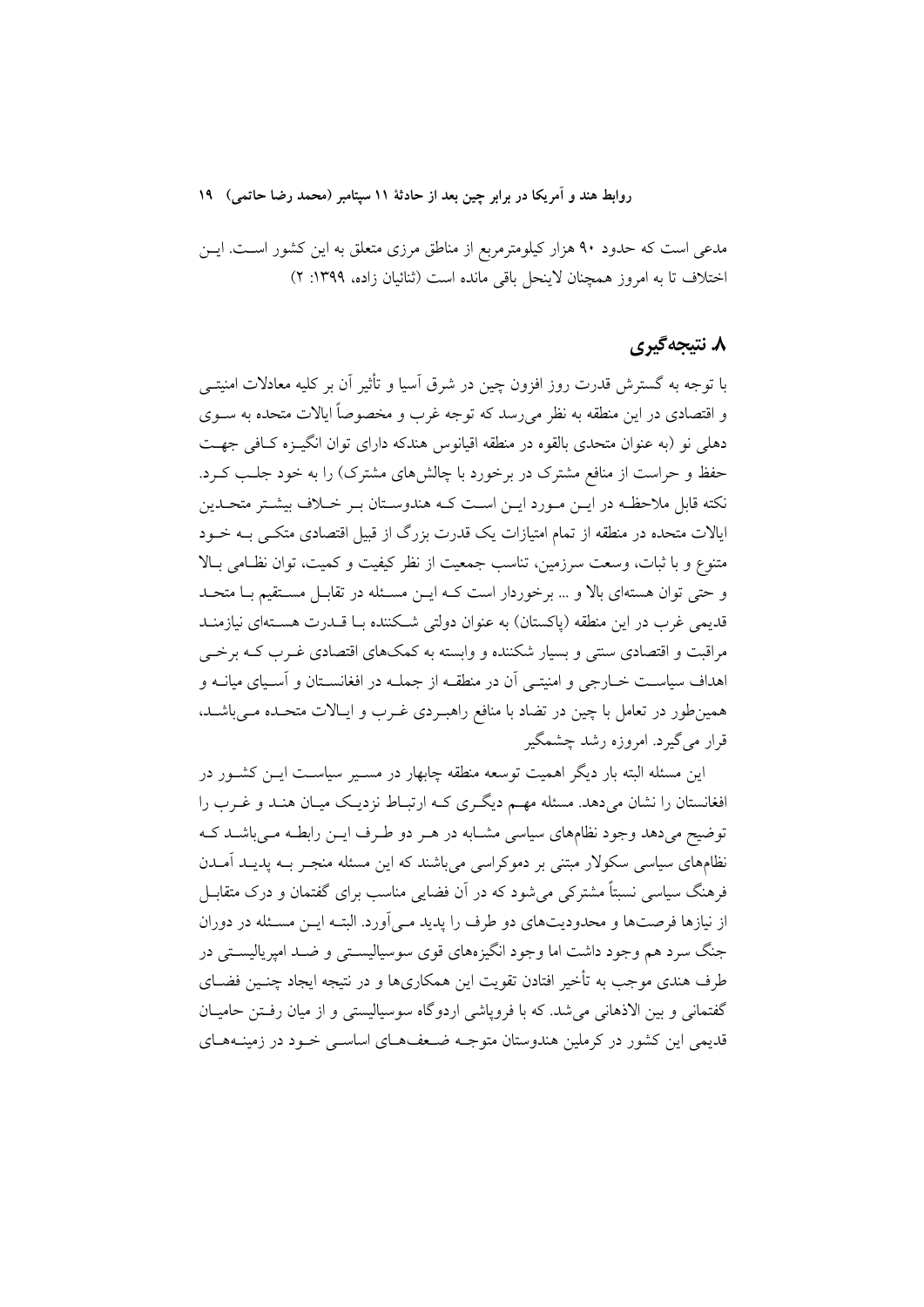مختلف نیز شد. در همین راستا می توان گفت که بدست آوردن موفقیتهای چشمگیری ک چین با رشد روزافزون اقتصادی خود در سه دهه٥ً اخیر همزمان با انجام اصلاحات سیاســی بهدست أورده است، نشان از پتانسیل های بالای قدرت و مـدیریت منسـجم و هوشــمندانه ً رهبران چین می باشد که تا حدودی توانستهانـد جایگـاه ابرقــدرتی و هژمــونی آمریکــا را بــا چالش جدی مواجه کند. سیاست اَمریکا در جهت جلوگیری از ظهور چین بـه عنـوان یـک قدرت هژمونی منطقهای در شرق آسیا، حمایت از قدرتهای آسیایی من جمله هند و تاکیـد بر اختلافات این کشور با چین می باشد؛ هند با اتخاذ سیاستهای لیبرالیزاسـیون اقتصـادی از دهه ۹۰ به سرعت به یکی از قدرتهای بزرگ تبدیل شد و با اتحـاد بـا اَمریکـا در راسـتای مهار چین در منطقه و افزایش قدرت منطقهای خود تلاش می کند. پس می ت ان گفت ک اَمریکا برای حفظ منافع خود، عملکردی چون انعقاد پیمانهای دوجانبـه بـا هنـد را درپـیش گر فته است.

#### كتابنامه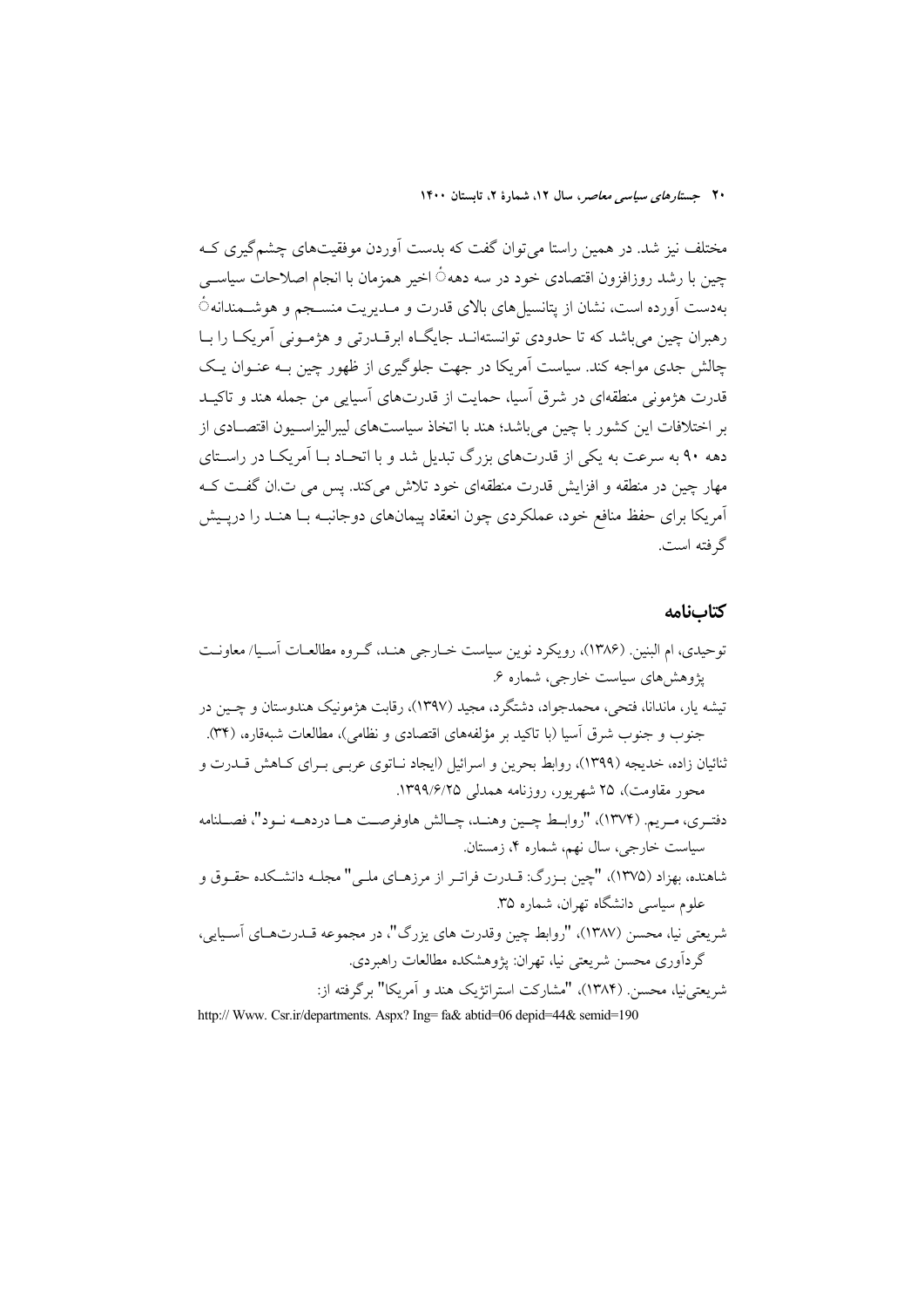- Benjamin, gomes (1996), the Alliance Revolation: the new shape of Business Rivalry, Cambridge, mass: Harvard university press.
- Bergsmann, Stefan, (1991), " The concept of Military Alliance", WWW.bmlv.g v. at/ pdfpool/publikatioen/05- small- states.4.pdf.
- Chanda, N. (2018). The US initiative is intended to be a "clear alternative" to Chinese investment in Asia. CNBC. https://www.cnbc.com/ [Google Scholar.
- Dived M. maliane(2011), Doesthe Elephant Dancef contemporary India foreign politicy, new york: axford university press.
- DR. Sangit saita Dwiwedi, (2012) " Alliances in International Relations theory", International Journal of sociemce and Interdisiplinary Research, vol.1 Issue and, August, Issn 22773635.
- Egbrinle, Fenna and Fans-paul vander Putten(2011),"Asean, china s Rise and Geoplitical Stablity in Asia", Neither lands Institute of international Relastions" the lague.
- Hoge, james (2004). "A Global power shift in the making: Is the united States Ready?" foreign Affairs, Vol. 83 & 84, July/ August.
- Harsh V Pant and Kabir Taneja, Editors(2019), "Looking Back and Looking Ahead: Indian Foreign Policy in Transition Under Modi", ORF Special Report No. 93, July 2019, Observer Research Foundation.
- Jervis, Robert (1986). "From Balance to Concert: A Study of
- Cooperation", International Security, ink.A.oye.ed, Princeton Univ.Press.
- Jervis, Robert(2008), cooperation under security Dillema. In Richard k, Betts. Conflict After the cold war. Argument causes of war and peace. New york: Columbia university.
- Kone, Swapal. (2005). "India- U.S nuclear de. Al. American strategic interast", Institute peace conflict studies, Vol.9. No.4.